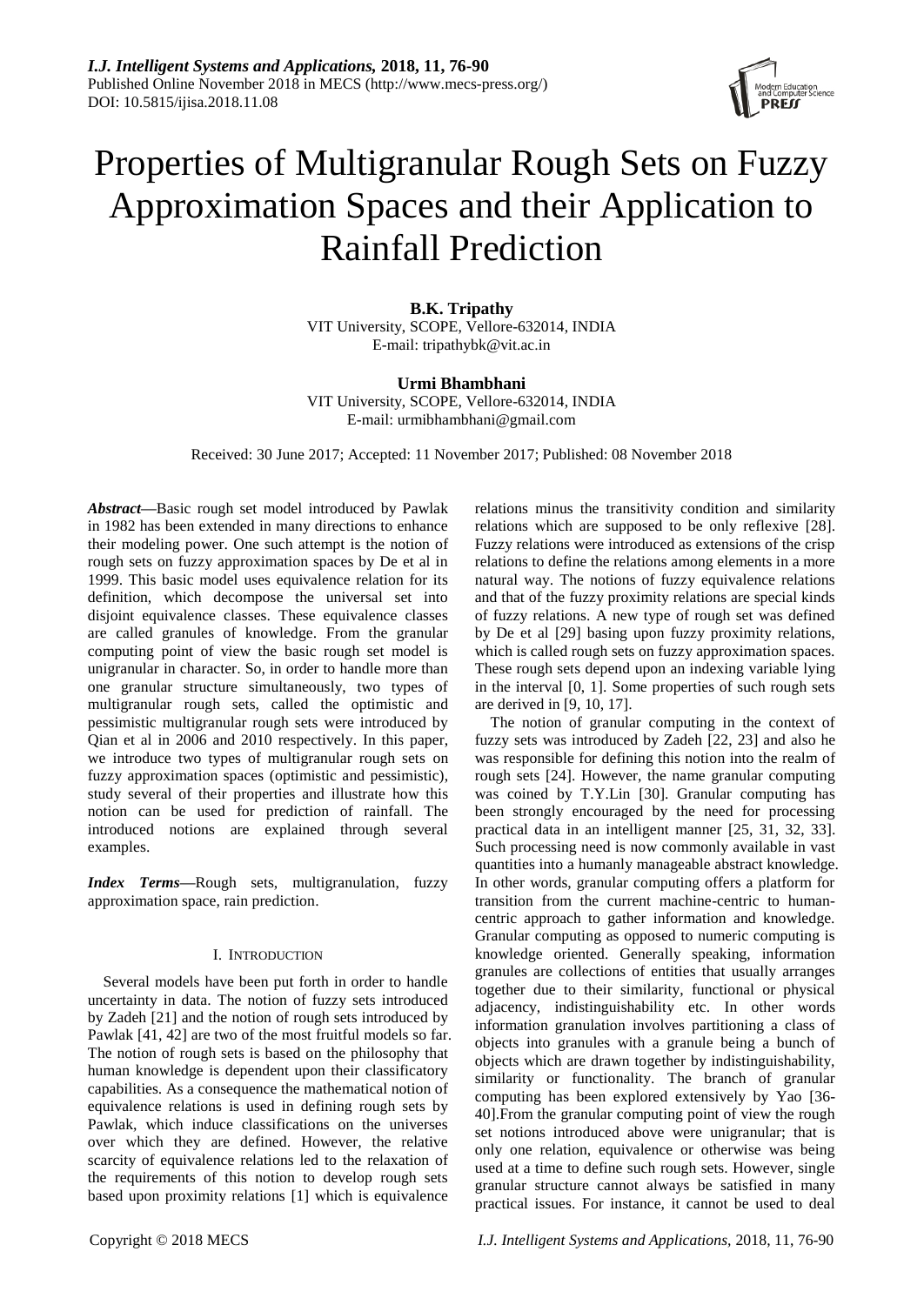with distribution data; it is very time-consuming for feature selection in big data set [19, 20]. As a consequence in 2006 the first type of multigranulation, called the optimistic multigranular rough sets was introduced by Qian et al [34]. The second type of multigranulation called the pessimistic multigranular rough sets was introduced by Qian et al [35]. Several properties of these two types of multigranulation and their extensions have been established over the past few years [6, 7, 8, 12, 13, 16, 26].

In this paper, we define the notion of multigranular rough sets on fuzzy approximation spaces, which are extension models of the basic multigranular models, study their properties and discuss on their applications. The further organization of the chapter is as follows. In the second section, we present the definitions and notations to be used throughout this work and prove a few elementary results on rough sets on fuzzy approximation spaces. In the third section, we introduce both the notions of optimistic and pessimistic multigranular rough sets on fuzzy approximation spaces. In the fourth section, we establish several properties of the two new notions. In the following section, we present some applications of these concepts and in the final section, the concluding remarks are provided. This is followed by the bibliography of papers referred during the compilation of the work.

### II. RELATED WORKS

The notion of rough sets on fuzzy approximation spaces introduced by De et al [29] was extended to define the generalised notion of rough sets on intuitionistic fuzzy approximation spaces by Tripathy [2]. Many properties of these spaces can be found in [3]. As mentioned by Pawlak [42] one of the two properties of rough sets for any of its fruitful application is topological characterization. The other property is being the accuracy measure. Many properties of rough sets basing upon their topological characteristic can be found in the works of B. K. Tripathy [4, 14]. The notion of equality of sets used in mathematics is too stringent in the sense that the sets comprise of the same collection of elements with different levels. In real life situations, we use a kind of approximate equality of sets. It involves the knowledge of the observer. Basing upon this observation, the notions of rough set based equalities were introduced by Pawlak in [42]. These concepts have been extended to the context of multigranular rough sets as can be found in [11, 15, 27]. A study of topological properties of these models can be found in [5, 14]. In this article we study some more properties of multigranular rough sets on fuzzy approximation spaces.

# III. DEFINITIONS AND NOTATIONS

In this section we shall introduce some definitions and notations which are to be used in this paper. As mentioned in the introduction, fuzzy set is one of the

most successful imprecise models introduced by Zadeh [21]. It is defined as follows.

**Definition 1:** Let *U* be a universal set. Then a fuzzy subset *X* of *U* is defined through a function  $\mu_X$ , called the membership function of *X* such that  $\mu_X : U \to [0,1]$ , which assigns grades of membership values to elements of U into X lying in the interval [0, 1].

The notion of rough set introduced by Pawlak [41] was supposed to be a competitor for fuzzy sets after its inception was actually found to complement it. It follows the boundary region approach in capturing uncertainty of belongingness of elements into a set introduced by Frege. We first need the following set up in order to formally define it.

Let R be an equivalence relation over U. By U/R we denote the family of all equivalence classes of R, referred to as categories or concepts of R and the equivalence class of an element  $x \in U$  is denoted by  $[x]_R$ . By a knowledge base, we understand a relational system K  $=(U, P)$ , where U is as above and P is a family of equivalence relations over U. For any subset  $Q(\neq \phi) \subseteq P$ , the intersection of all equivalence relations in Q is denoted by IND(Q) and is called the indiscernibility relation over Q. Let us define  $IND(K) = \{IND(Q) |$  $Q \subseteq P$  }.

**Definition 2:** Given any  $X \subseteq U$  and  $R \in IND(K)$  we associate two subsets *RX* and *RX* , called the R-lower and R-upper approximations of X respectively, defined by

$$
\underline{RX} = \{x \in U \mid [x]_R \subseteq X\}
$$
 (1)

$$
\overline{RX} = \{x \in U \mid [x]_R \cap X \neq \emptyset\}
$$
 (2)

X is said to be rough with respect to R if and only if  $RX \neq RX$  and R-definable otherwise. The R-boundary of X is denoted by  $BN_R(X)$  and is defined as  $BN_{R}(X) = RX \setminus RX$ . Clearly X is R-definable if and only if  $BN_{R}(X) = \phi$  and rough otherwise.

The elements of  $RX$  are those elements of U, which can certainly be classified as elements of X, and the elements of *RX* are those elements of U, which can possibly be classified as elements of X, employing knowledge of R.

A relation over U which is only reflexive and symmetric is called a proximity relation. A fuzzy relation over U is a fuzzy subset of  $U \times U$ . For any fuzzy relation with membership function  $\mu$ <sub>R</sub> we have the following.

**Definition 3:** For any fuzzy relation R over U

R is fuzzy reflexive if and only if  $\mu_R(x, x) = 1, \forall x \in U$ . (3)

Copyright © 2018 MECS *I.J. Intelligent Systems and Applications,* 2018, 11, 76-90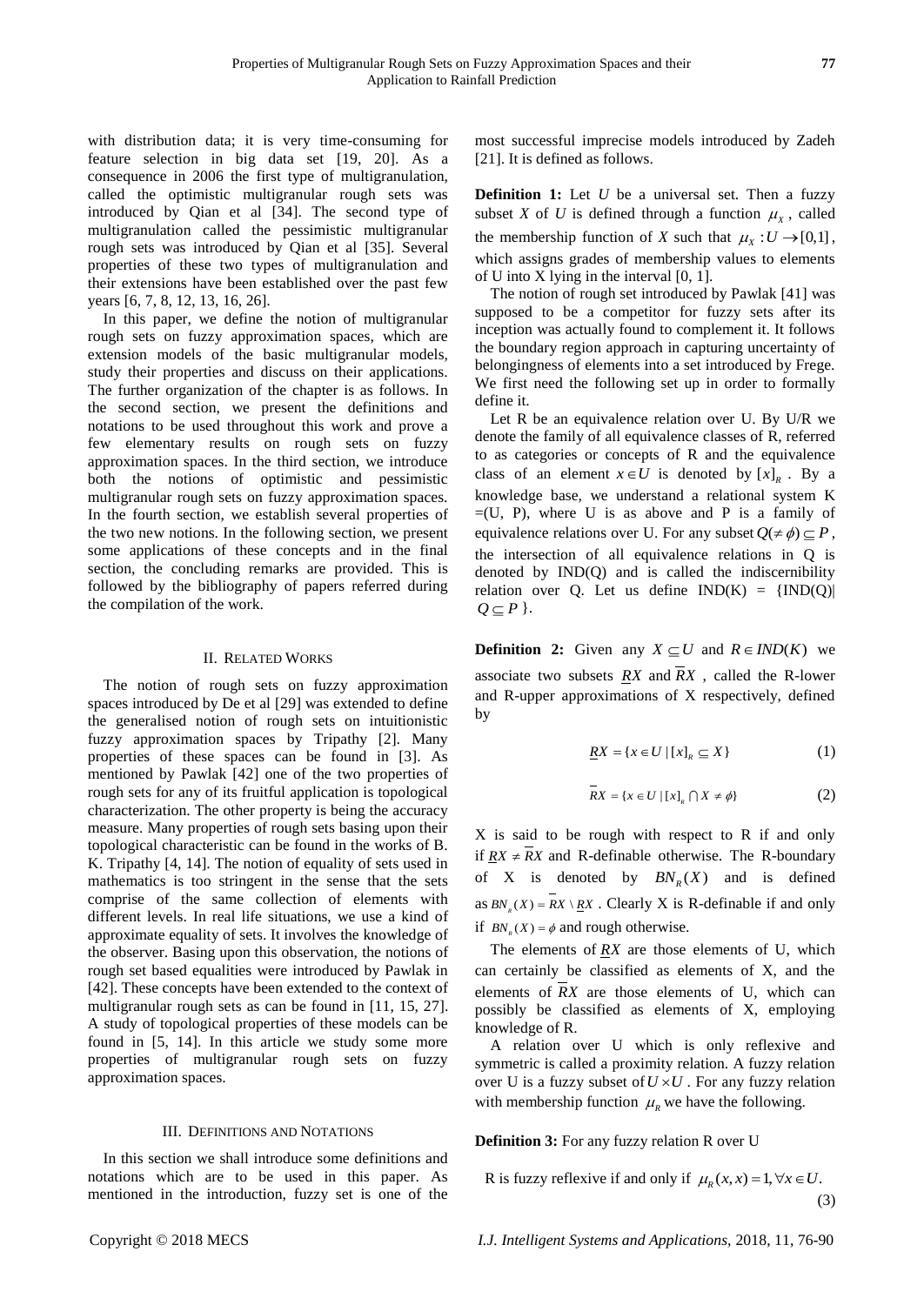R is fuzzy symmetric if and only if  
\n
$$
\mu_R(x, y) = \mu_R(y, x), \forall x, y \in U.
$$
 (4)

A fuzzy relation R is said to be a fuzzy proximity relation if and only if R is both fuzzy reflexive and fuzzy symmetric.

**Definition 4:** For any  $\alpha \in [0,1]$ , the  $\alpha$ -cut of R is denoted by  $R_a$  is a subset of  $U \times U$  is given by

$$
R_{\alpha} = \{(x, y) | \mu_R(x, y) \ge \alpha\}.
$$
 (5)

For any fuzzy proximity relation R on U and  $\alpha \in [0,1]$ , if  $(x, y) \in R_\alpha$  then we say that x and y are  $\alpha$  - *similar* and we denote it by  $xR_{\alpha}y$ .

**Definition 5:** Two elements x and y are said to be  $\alpha$  – *identical* denoted by *xR(* $\alpha$ *)y* if either *xR<sub>a</sub>y* or there exists a sequence of elements  $u_1, u_2, \dots, u_n$  in U such that  $xR_\alpha u_1R_\alpha u_2...u_nR_\alpha y$ .

It may be noted that the relation  $R(\alpha)$  is an equivalence relation for each  $\alpha \in [0,1]$ . Here (U, R) is called a fuzzy approximation space. Also, it may be noted that for any  $\alpha \in [0,1]$ ,  $(U, R(\alpha))$  is an approximation space in the same sense as that used by Pawlak.

For any x in U we denote the equivalence class of x with respect to  $R(\alpha)$  by  $[x]_{R(\alpha)}$ .

**Definition 6:** Let U be a universal set and R be a fuzzy proximity relation on U. Then for any  $\alpha \in [0,1]$  we define the lower and upper approximations of a subset X in U as

$$
\underline{R(\alpha)}X = \{x \in U \mid [x]_{R(\alpha)} \subseteq X\}
$$
 (6)

and 
$$
\overline{R(\alpha)}X = \{x \in U | [x]_{R(\alpha)} \cap X \neq \phi\}.
$$
 (7)

We say that X is  $R(\alpha)$  discernible if and only if  $R(\alpha)X = R(\alpha)X$ . Else, X is said to be  $R(\alpha)$ -rough.

Several properties of rough sets on fuzzy approximation spaces have been considered in [3, 7, 9, 10]. We present below some more definitions and results on rough sets on fuzzy proximity relations which are necessary in the work done in this paper.

**Definition 7:** For any two fuzzy relations R and S on U we define their union and intersection  $R \cup S$  and  $R \cap S$  as follows:

$$
\mu_{(R\cup S)}(x, y) = \max\{\mu_R(x, y), \mu_S(x, y)\}\tag{8}
$$

$$
\mu_{(R \cap S)}(x, y) = \min{\mu_R(x, y), \mu_S(x, y)}
$$
(9)

**Note 1:** It may be noted that with the above definitions,  $R \cup S$  and  $R \cap S$  are fuzzy proximity relations on X when R and S are so. Hence  $(R \cup S)_{\alpha}$ ,  $(R \cap S)_{\alpha}$  and as a consequence  $(R \cup S)(\alpha)$ ,  $(R \cap S)(\alpha)$  are meaningful.

**Lemma 1:** For any two fuzzy proximity relations R and S on U and any  $\alpha \in [0,1]$ , we have

$$
(R \cup S)_{\alpha} = R_{\alpha} \cup S_{\alpha} \tag{10}
$$

and 
$$
(R \cap S)_{\alpha} = R_{\alpha} \cap S_{\alpha}
$$
 (11)

**Proof:** Proof of (10): We have

$$
(x, y) \in (R \cup S)_{\alpha} \Leftrightarrow \mu_{(R \cup S)}(x, y) \ge \alpha
$$
  

$$
\Leftrightarrow \max\{\mu_{R}(x, y), \mu_{S}(x, y)\} \ge \alpha
$$
  

$$
\Leftrightarrow \mu_{R}(x, y) \ge \alpha \text{ or } \mu_{S}(x, y)\} \ge \alpha
$$
  

$$
\Leftrightarrow (x, y) \in R_{\alpha} \text{ or } (x, y) \in S_{\alpha}
$$
  

$$
\Leftrightarrow (x, y) \in R_{\alpha} \cup S_{\alpha}
$$

Similarly (11) can be proved.

Let  $R_{\alpha}^{*}$ ,  $S_{\alpha}^{*}$ ,  $(R \cup S)^{*}_{\alpha}$  and  $(R \cap S)^{*}_{\alpha}$  denote the set of equivalence classes generated by  $R(\alpha)$ ,  $S(\alpha)$ ,  $(R \cup S)(\alpha)$  and  $(R \cap S)(\alpha)$  respectively.

Then it was shown in [17] that the results established by De et al in [29] in the following form are incorrect.

**Result1:** For any  $\alpha \in [0,1]$ ,

(i) 
$$
(R \cup S)(\alpha) \subseteq R(\alpha) \cup S(\alpha)
$$
  
(ii)  $(R \cap S)(\alpha) \supseteq R(\alpha) \cap S(\alpha)$ 

The correct result as shown in [10] is as follows.

**Lemma 2:** For any  $\alpha \in [0,1]$ ,

(i) 
$$
(R \cup S)(\alpha) \supseteq R(\alpha) \cup S(\alpha)
$$

(ii)  $(R \cap S)(\alpha) \subseteq R(\alpha) \cap S(\alpha)$ 

**Note 2:** The results in Lemma 2.1 are sometimes more useful in the following forms.

For any  $\alpha \in [0,1]$  and  $x \in U$ , we have

$$
[x]_{R(\alpha)} \bigcup [x]_{S(\alpha)} \subseteq [x]_{R(\alpha) \cup S(\alpha)} \tag{12}
$$

And 
$$
[x]_{R(\alpha) \cap S(\alpha)} \subseteq [x]_{R(\alpha)} \cap [x]_{S(\alpha)}
$$
 (13)

Next, we prove a result which establishes the relations between the lower, upper approximations of a set X with respect to  $(R \cup S)(\alpha)$ ,  $(R \cap S)(\alpha)$  and the union and intersection of its lower and upper intersections of  $R(\alpha)$  and  $S(\alpha)$  respectively.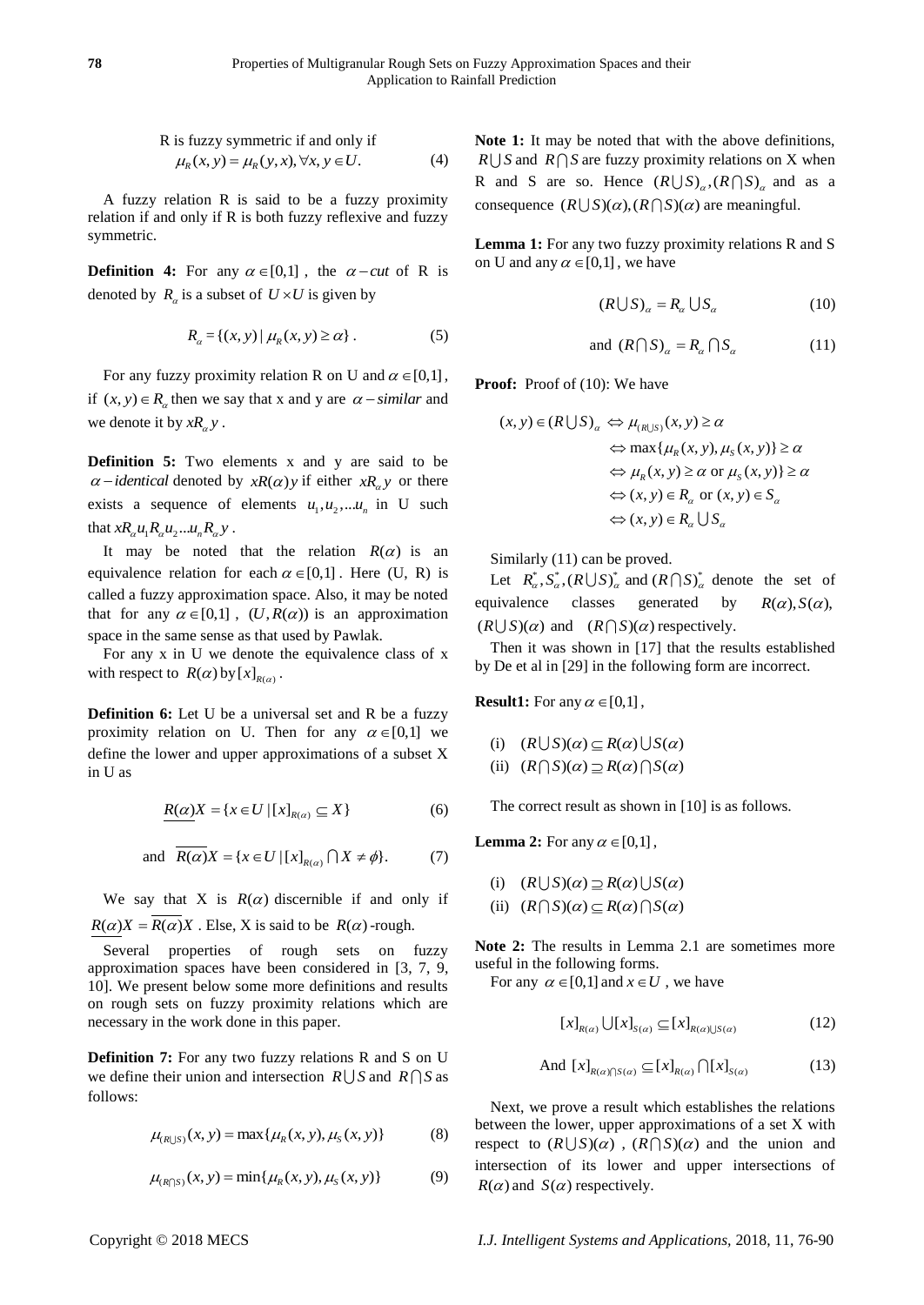**Theorem 1:** Let R and S be two fuzzy proximity relations on U and  $\alpha$  be a chosen level value. Then

$$
\underbrace{(R \cup S)(\alpha)}X \subseteq \underbrace{R(\alpha)}X \cup \underbrace{S(\alpha)}X \tag{14}
$$

$$
\overline{(R\cup S)(\alpha)}X \supseteq \overline{R(\alpha)}X \cup \overline{S(\alpha)}X \tag{15}
$$

$$
(R \cap S)(\alpha)X \supseteq R(\alpha)X \cap S(\alpha)X \tag{16}
$$

$$
\overline{(R \cap S)(\alpha)} X \subseteq \overline{R(\alpha)} X \cap \overline{S(\alpha)} X \tag{17}
$$

**Proof:** Proof of (14): We have

$$
\frac{(R\bigcup S)(\alpha)X = \{x \mid [x]_{(R\bigcup S)(\alpha)} \subseteq X\}}{\subseteq \{x \mid [x]_{R(\alpha)} \cup [x]_{S(\alpha)} \subseteq X\}} \quad \text{(By (12))}
$$
\n
$$
\subseteq \{x \mid [x]_{R(\alpha)} \subseteq X\} \cup \{x \mid [x]_{S(\alpha)} \subseteq X\}
$$
\n
$$
= R(\alpha)X \cup S(\alpha)X
$$

This proves (14). Proof of (15) is similar. Proof of (16): We have

$$
\frac{R(\alpha)X \cap S(\alpha)X}{\alpha} = \{x \mid [x]_{R(\alpha)} \subseteq X\} \cap \{x \mid [x]_{S(\alpha)} \subseteq X\}
$$
\n
$$
= \{x \mid [x]_{R(\alpha)} \cap [x]_{S(\alpha)} \subseteq X\}
$$
\n
$$
\subseteq \{x \mid [x]_{R(\alpha) \cap S(\alpha)} \subseteq X\} \quad (by(13))
$$
\n
$$
\subseteq \{x \mid [x]_{(R \cap S)(\alpha)} \subseteq X\}
$$
\n
$$
= \frac{(R \cap S)(\alpha)X}{\alpha}
$$

This proves (16). Proof of (17) is similar.

As mentioned above two types of multigranulations exist in literature. We introduce these two types below.

**Definition 8:** Let  $K = (U, R)$  be knowledge base,  $R$  be a family of equivalence relations,  $X \subseteq U$  and  $R, S \in \mathbb{R}$ . We define the optimistic multigranular [33] lower approximation and optimistic multigranular upper approximation of X with respect to R and S in U as

$$
\underline{R+S} X = \{ x \mid [x]_R \subseteq X \text{ or } [x]_S \subseteq X \}
$$
 (18)

and 
$$
\overline{R+S} X = \sim (R+S(\sim X)).
$$
 (19)

**Definition 9:** Let  $K = (U, R)$  be a knowledge base,  $R$  be a family of equivalence relations,  $X \subseteq U$  and  $R, S \in \mathbb{R}$ . We define the pessimistic multigranular [34] lower approximation and pessimistic multigranular upper approximation of X with respect to R and S in U as

$$
\underline{R*S} X = \{ x \mid [x]_R \subseteq X \text{ and } [x]_S \subseteq X \}
$$
 (20)

and 
$$
\overline{R*S} X = \sim (\underline{R*S}(\sim X)).
$$
 (21)

**Example 1:** Let us provide some examples below to show the computation and physical meaning of the above concepts in real life situations.

**Example 1.1:** Let us consider all the cattle in a locality as our universe U. We define an equivalence relation R over U by x R y iff x and y are cattle of the same category. For definiteness let  $U = \{Cow, Buffalo, Goat, Sheep,$ Bullock}. The equivalence classes of U with respect to R are {{Cow, Buffalo, Bullock}, {Goat, Sheep}}. We define another equivalence relation S as x S y if and only if x and y are of the same size. We get three equivalence classes with respect to S as  $U = \{Small, Middle, Large\}.$ These are defined as  $Large = {Butfalo, Bullock}$ . Middle  $=$  {Cow} and Small  $=$  {Goat, Sheep}.

Then for any subset  $X$  of the cattle in the society, we have,

 $R + SX$  is the set of cattle whose category is completely in X or all the cattle of its size are contained in X.

 $R \times SX$  is the set of cattle whose category is completely in X and all the cattle of its size are contained in X.

 $R + SX$  is the set of cattle some elements of whose category are in X and some elements of whose size are in X.

 $R \times SX$  is the set of cattle some of whose category elements are in X or some elements of whose are in X. For example if we take  $X = \{Cow, Bullock\}$ , then

$$
\underline{R+S}X = \{Cow\}, \overline{R+S}X = \{Cow, Byfallo, Bullock\}
$$

$$
\underline{R*S}X = \phi, \overline{R*S}X = \{Cow, Byfallo, Bullock\}
$$

# **Example 1.2: (Toy Example of Pawlak)**

Let us consider the example of toys taken by Pawlak [42]in order to explain the concepts of rough sets. Here, we have  $U = \{x_1, x_2, x_3, x_4, x_5, x_6, x_7, x_8\}$  is the universe of 8 toys. These toys are of 3 different colours (red, blue and yellow), three different shapes (round, square and triangular) and two different sizes (large and small). The equivalence classes of the toys with respect to the relations; 'same colour as (R)', 'same shape as (S)' and 'same size as (T)' are given as follows:

$$
Colour = \{ \{x_1, x_3, x_7\}, \{x_2, x_4\}, \{x_5, x_6, x_8\} \},
$$

Shape = {
$$
\{x_1, x_5\}, \{x_2, x_6\}, \{x_3, x_4, x_7, x_8\}
$$
} and

Size = {{ $x_2, x_7, x_8$ }, { $x_1, x_3, x_4, x_5, x_6$ }}. Let us take a set X of toys as  $\{x_2, x_3, x_4, x_5, x_6\}$ .

Then applying the above definitions of multigranular lower and upper approximations we get

 $\underline{R + \underline{S}}X = \{x_2, x_4, x_6\}$  = The set of toys from U such that all toys of the same colour are in X or all toys of the same shape are in X.

 $R + SX = U =$  The set of toys from U at least one toy of the same colour is in X and at least one toy of the same shape is in X.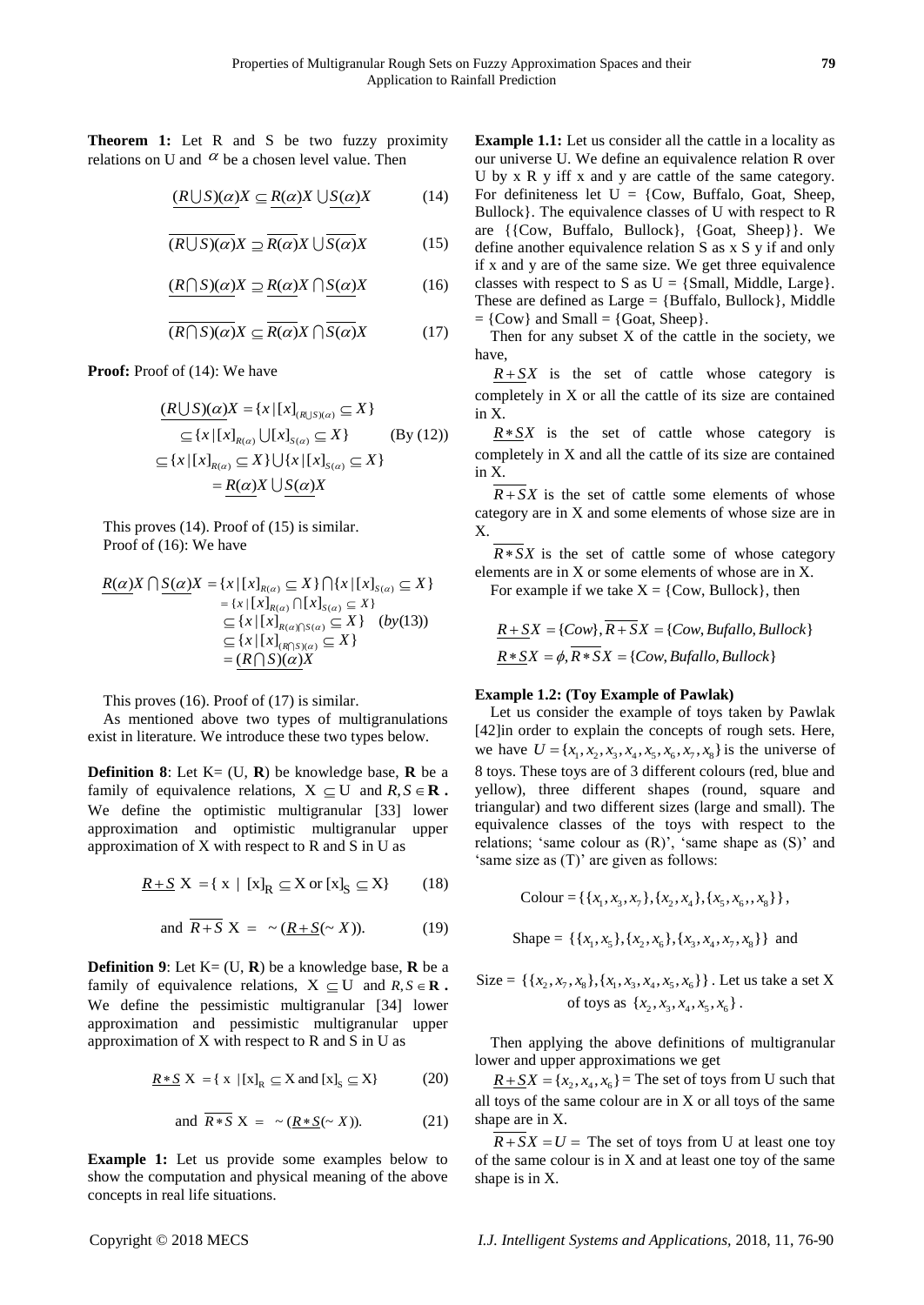$R * SX = \phi =$  The set of toys from U such that all toys of the same colour and all toys of the same shape are in X.

 $R \times SX = U$  = The set of toys from U such that at least one toy of same colour or at least one toy of the same shape is in X.

The following properties of Multigranular rough sets shall be used by us. We consider the setting as in the above definitions.

**Property 1:** ([34]) We have

$$
\underline{R+S}(X\bigcap Y)\subseteq \underline{R+S}(X)\bigcap \underline{R+S}(Y)\tag{22}
$$

$$
\underline{R+S}(X \cup Y) \supseteq \underline{R+S}(X) \cup \underline{R+S}(Y) \tag{23}
$$

$$
\overline{R+S}(X \cup Y) \supseteq \overline{R+S}(X) \cup \overline{R+S}(Y) \tag{24}
$$

 $\overline{R+S}(X \cap Y) \subset \overline{R+S}(X) \cap \overline{R+S}(Y)$  (25)

**Property 2:** [35] We have

$$
\underline{R*S(X\bigcap Y)\subseteq \underline{R*S(X)\bigcap R*S(Y)}}\tag{26}
$$

$$
\underline{R*S}(X \cup Y) \supseteq \underline{R*S}(X) \cup \underline{R*S}(Y) \tag{27}
$$

$$
\overline{R\ast S}(X \cup Y) \supseteq \overline{R\ast S}(X) \cup \overline{R\ast S}(Y) \tag{28}
$$

$$
\overline{R\ast S}(X\cap Y) \subseteq \overline{R\ast S}(X)\cap \overline{R\ast S}(Y) \tag{29}
$$

**Note 3:** It was shown by Tripathy [9] that inclusion relations in  $(22)$  to  $(25)$  and  $(28)$  and  $(29)$  cannot be replaced with equalities.

**Note 4:** It was shown by Tripathy [9] that equality holds in (26) and (27).

It is interesting to find the case under which the two types of multigranulations reduce to single granulations. The following result was established by Tripathy et al in [9].

**Property 3:** Let R and S be two equivalence relations on U and  $X \subseteq U$ . Then

$$
\underline{R+S}X = \underline{R}X \text{ and } \overline{R+S}X = \overline{R}X \text{ when } S = U \times U \quad (30)
$$

$$
\underline{R*S}X = \underline{RX} \text{ and } \overline{R*S}X = \overline{RX} \text{ when } S = \{(x, x) | x \in U \}
$$
\n(31)

**Property 4:** Let R and S be two equivalence relations on U and  $X \subseteq U$ . Then

$$
\underline{R*S}X \subseteq \underline{R+S}X \subseteq \underline{R \cap S}X \subseteq \overline{R \cap S}X \subseteq \overline{R+S}X \subseteq \overline{R*S}
$$
\n(32)

All these inclusions in (32) can be strict. So as a

consequence we derive that

$$
BN(R \cap S) \subseteq BN(R+S) \subseteq BN(R*S)
$$
 (33)

**Note 5:** It is worth noting that the two operations '+' (optimistic multigranulation) and ' \* ' (pessimistic multigranulation) are commutative and associative. Hence, whatever result is true for 2 terms is also true for any finite number of components. So, throughout this paper we have considered only binary multigranulations, n-ary multigranulations follow as a consequence.

E.S(X F) The Key Kopyright Copyright Copyright Copyright Copyright Copyright Copyright Copyright Copyright Copyright Copyright Copyright Copyright Copyright Copyright Copyright Copyright Copyright Copyright Copyright Copy **Note 6: W**e also note that Raghavan et al [27] has used the notations ( $\lq\lq\lq\lq$  for two components and  $\Sigma$  for more than two components) for the optimistic multigranulations and the notations ('\*' for two components and  $\Pi$  for more than two components) for the pessimistic multigranulations instead of the conventional notations used in other papers. These notations are much simpler to use and look at.

As mentioned by Pawlak [42] any fruitful application of rough set theory should focus on the two concepts of accuracy measure and topological characterisation. Following this some characterisation of topological properties of multigranular rough sets have been established by Tripathy et al [4, 5, 6].

# IV. MULTIGRANULAR ROUGH SETS ON FUZZY APPROXIMATION SPACES

In this section we introduce the concepts of optimistic multigranular rough sets and pessimistic multigranular rough sets on fuzzy approximation spaces.

We take U as a universal set and let R and S be two fuzzy proximity relations defined over U. Then for any  $\alpha \in [0,1]$ , we define

$$
R(\alpha) + S(\alpha)X = \{x \in U : [x]_{R(\alpha)} \subseteq X \text{ or } [x]_{S(\alpha)} \subseteq X\}
$$
\n(34)

$$
\overline{R(\alpha) + S(\alpha)}X
$$
  
= { $x \in U : [x]_{R(\alpha)} \cap X \neq \phi$  and  $[x]_{S(\alpha)} \cap X \neq \phi$ } (35)

**Definition 10:** A subset X of U is said to be an(R+S)( $\alpha$ ) -multigranular rough set if and only if  $R(\alpha) + S(\alpha)X \neq \overline{R(\alpha) + S(\alpha)}X$ . Otherwise, we say X is  $(R+S)(\alpha)$  –multigranular definable.

We do not use the word optimistic in the definition as it is clear from the notation. We define,

$$
R(\alpha) * S(\alpha)X = \{x \in U : [x]_{R(\alpha)} \subseteq X \text{ and } [x]_{S(\alpha)} \subseteq X\}
$$
\n(36)

$$
\overline{R(\alpha)*S(\alpha)}X = \{x \in U : [x]_{R(\alpha)} \cap X \neq \phi \text{ or } [x]_{S(\alpha)} \cap X \neq \phi\}
$$
\n(37)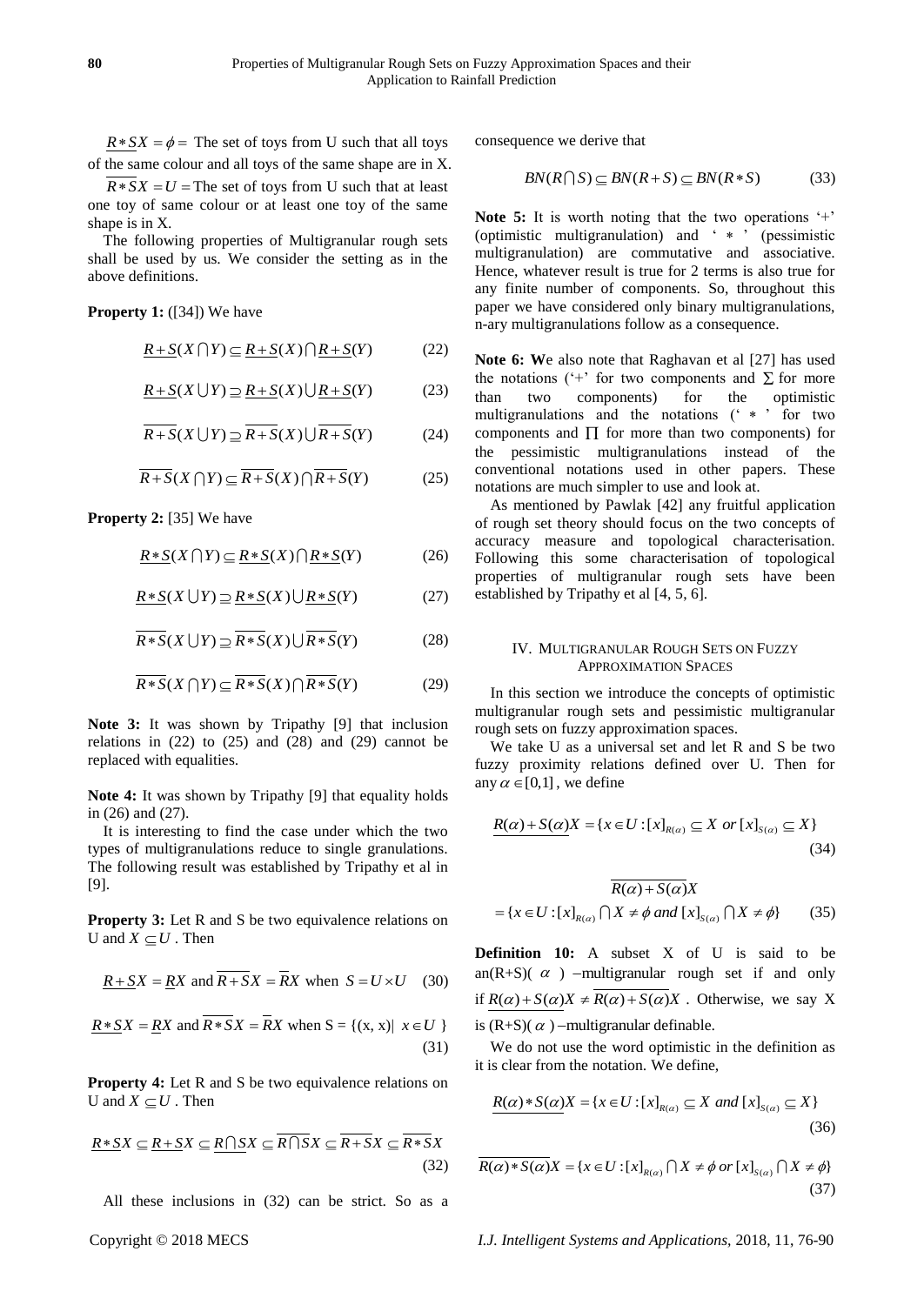**Definition 11:** A subset X of U is said to be an  $(R * S)(\alpha)$  - multigranular rough set if and only if

 $R(\alpha)*S(\alpha)X \neq \overline{R(\alpha)*S(\alpha)}X$ . Otherwise, we say X is  $(R * S)(\alpha)$  - multigranular definable.

# V. RESULTS

As noted above, for any two fuzzy proximity relations R and S defined over U and any  $\alpha \in [0,1]$ ,  $R(\alpha)$  and  $S(\alpha)$  are equivalence relations. So, the properties in Theorem 2 follow directly from the corresponding properties of optimistic multigranular rough sets established in [34]. Similarly, the properties in Theorem 3 follow from the corresponding properties of optimistic multigranular rough sets established in [35].

# **Theorem 2:** We have

$$
\underline{R(\alpha) + S(\alpha)}X \subseteq X \subseteq \overline{R(\alpha) + S(\alpha)}X \tag{38}
$$

$$
\frac{R(\alpha) + S(\alpha)\phi}{\pi} = \frac{R(\alpha) + S(\alpha)\phi}{R(\alpha) + S(\alpha)U} = \frac{R(\alpha) + S(\alpha)U}{R(\alpha) + S(\alpha)U} = U \tag{39}
$$

$$
X \subseteq Y \implies R(\alpha) + S(\alpha)X \subseteq R(\alpha) + S(\alpha)Y \text{ and}
$$
  
\n
$$
\overline{R(\alpha) + S(\alpha)}X \subseteq \overline{R(\alpha) + S(\alpha)}Y
$$
 (40)

**Theorem3:** We have

$$
\underline{R(\alpha)*S(\alpha)}X \subseteq X \subseteq \overline{R(\alpha)*S(\alpha)}X\tag{41}
$$

$$
\frac{R(\alpha) * S(\alpha)\phi = \overline{R(\alpha) * S(\alpha)}\phi = \phi \text{ and}}{R(\alpha) * S(\alpha)U = \overline{R(\alpha) * S(\alpha)}U = U}
$$
(42)

$$
X \subseteq Y \implies R(\alpha) * S(\alpha)X \subseteq R(\alpha) * S(\alpha)Y \text{ and}
$$
  
\n
$$
R(\alpha) * S(\alpha)X \subseteq R(\alpha) * S(\alpha)Y
$$
\n(43)

The following results can be obtained from (22) to (25) where the inclusions can be strict.

**Theorem 4:** For any two fuzzy proximity relations R and S defined over U,  $X, Y \subseteq U$  and any  $\alpha \in [0,1]$ , we have

$$
R(\alpha)+S(\alpha)(X \cup Y) \supseteq R(\alpha)+S(\alpha)(X) \cup R(\alpha)+S(\alpha)(Y)
$$
\n(44)

$$
\overline{R(\alpha) + S(\alpha)}(X \cup Y) \supseteq \overline{R(\alpha) + S(\alpha)}(X) \cup \overline{R(\alpha) + S(\alpha)}(Y)
$$
\n(45)

(45)  
\n
$$
R(\alpha) + S(\alpha)(X \cap Y) \subseteq R(\alpha) + S(\alpha)(X) \cap R(\alpha) + S(\alpha)(Y)
$$
\n(46)

$$
\overline{R(\alpha) + S(\alpha)}(X \cap Y) \subseteq \overline{R(\alpha) + S(\alpha)}(X) \cap \overline{R(\alpha) + S(\alpha)}(Y)
$$
\n(47)

The following results can be obtained from (26) to (29) and Note. 3.

**Theorem 5:** For any two fuzzy proximity relations R and S defined over U,  $X, Y \subseteq U$  and any  $\alpha \in [0,1]$ , we have

$$
R(\alpha)*S(\alpha)(X \cup Y) \supseteq R(\alpha)*S(\alpha)(X) \cup R(\alpha)*S(\alpha)(Y)
$$
\n(48)

(46)  

$$
\overline{R(\alpha)*S(\alpha)}(X \cup Y) = \overline{R(\alpha)*S(\alpha)}(X) \cup \overline{R(\alpha)*S(\alpha)}(Y)
$$
(49)

(49)  
\n
$$
R(\alpha) * S(\alpha)(X \cap Y) = R(\alpha) * S(\alpha)(X) \cap R(\alpha) * S(\alpha)(Y)
$$
\n(50)

(50)  

$$
\overline{R(\alpha)^* S(\alpha)}(X \cap Y) \subseteq \overline{R(\alpha)^* S(\alpha)}(X) \cap \overline{R(\alpha)^* S(\alpha)}(Y)
$$
(51)

**Theorem 6:** If  $\alpha_1 \ge \alpha_2$  and  $\alpha_1, \alpha_2 \in [0,1]$  then for any two fuzzy proximity relations R and S defined over U and any subset X of U, we have

$$
R(\alpha_{2}) + S(\alpha_{2})X \subseteq R(\alpha_{1}) + S(\alpha_{1})X \tag{52}
$$

$$
\overline{R(\alpha_1) + S(\alpha_1)}X \subseteq \overline{R(\alpha_2) + S(\alpha_2)}X
$$
 (53)

$$
R(\alpha_{2}) * S(\alpha_{2})X \subseteq R(\alpha_{1}) * S(\alpha_{1})X \tag{54}
$$

$$
\overline{R(\alpha_1)^* S(\alpha_1)} X \subseteq \overline{R(\alpha_2)^* S(\alpha_2)} X \tag{55}
$$

**Proof:** Proof of (52):

Let 
$$
x \in R(\alpha_2) + S(\alpha_2)X
$$
. Then  
\n
$$
[x]_{R(\alpha_1)} \subseteq X \text{ or } [x]_{S(\alpha_1)} \subseteq X \text{ .Now,}
$$

$$
y \in [x]_{R(a_i)} \Rightarrow \mu_R(x, y) \ge \alpha_i \Rightarrow \mu_R(x, y) \ge \alpha_2 \Rightarrow y \in [x]_{R(a_i)}
$$

So,  $[x]_{R_{\alpha_1}} \subseteq [x]_{R_{\alpha_2}}$ . Similarly,  $[x]_{S_{\alpha_1}} \subseteq [x]_{S_{\alpha_2}}$ Hence,

$$
x \in \frac{R(\alpha_2) + S(\alpha_2)X \implies [x]_{R(\alpha_1)} \subseteq X \text{ or } [x]_{S(\alpha_1)} \subseteq X
$$
  

$$
\implies [x]_{R(\alpha_2)} \subseteq X \text{ or } [x]_{S(\alpha_2)} \subseteq X \implies x \in R(\alpha_1) + S(\alpha_1)X.
$$

This completes the proof. Proof of (53):

 $1 \t -3(a)$ 

 $x \in \overline{R(\alpha_1) + S(\alpha_1)}X$ .  $\Rightarrow [x]_{R(\alpha_1)} \cap X \neq \emptyset$  and  $[x]_{S(\alpha_1)} \cap X \neq \emptyset$ . Now using (52) it follows Now using  $(52)$  it<br>that  $[x]_{R(\alpha_2)} \cap X \neq \emptyset$  and  $[x]_{S(\alpha_2)} \cap X \neq \emptyset$ . Hence,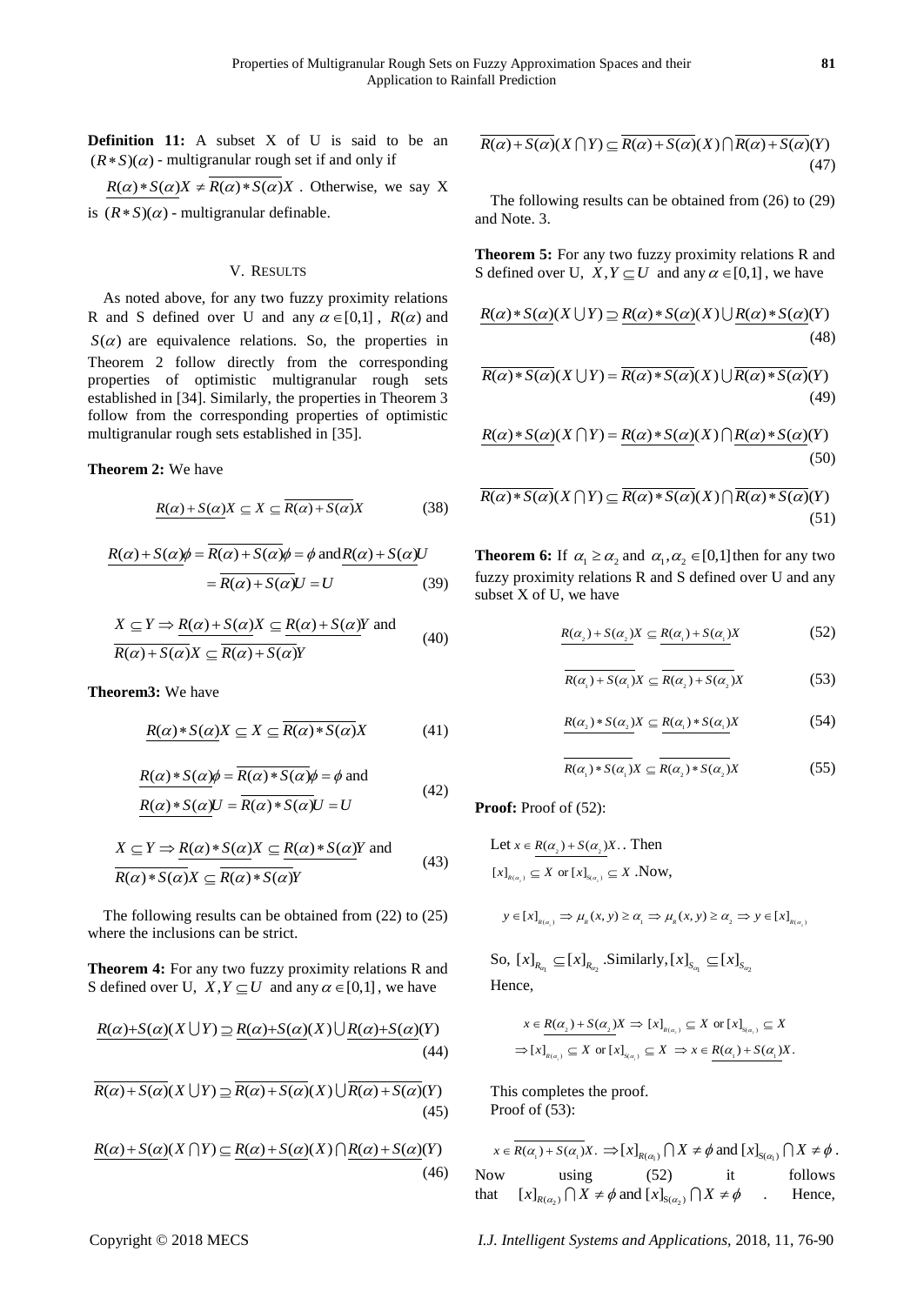$x \in R(\alpha_2) + S(\alpha_2)X$ . This completes the proof.

Proofs of (54) and (55) are similar. Only we have to replace 'or' by 'and'.

Next for any  $\alpha \in [0,1]$ , we denote the optimistic and pessimistic boundaries of a subset X of U with respect to two fuzzy proximity relations R and S over the fuzzy approximation space by  $BN_{(R(\alpha)+S(\alpha))}(X)$ and  $BN_{(R(\alpha)*S(\alpha))}(X)$  respectively and define as

$$
BN_{(R(\alpha)+S(\alpha))}X = \overline{R(\alpha)+S(\alpha)}X \setminus \underline{R(\alpha)+S(\alpha)}X \qquad (56)
$$

and 
$$
BN_{(R(\alpha)*S(\alpha))}X = \overline{R(\alpha)*S(\alpha)}X \setminus \underline{R(\alpha)*S(\alpha)}X
$$
 (57)

**Corollary 1:**If  $\alpha_1 \ge \alpha_2$  and  $\alpha_1, \alpha_2 \in [0,1]$  then for any two fuzzy proximity relations R and S defined over U and any subset X of U, we have

$$
BN_{(R(\alpha_1)+S(\alpha_1))} X \subseteq BN_{(R(\alpha_2)+S(\alpha_2))} X
$$
  
\n
$$
BN_{(R(\alpha_1)+S(\alpha_1))} X \subseteq BN_{(R(\alpha_2)+S(\alpha_2))} X
$$
 (58)

and 
$$
BN_{(R(\alpha_1)*S(\alpha_1))}X \subseteq BN_{(R(\alpha_2)*S(\alpha_2))}X
$$
. (59)

Proof: Directly follows from Theorem 4.5.

So, as a consequence we see that as  $\alpha$  increases the uncertainty with respect to both the optimistic multigranulation and pessimistic multigranulation decreases. As mentioned in Note 2.1 above, for any two fuzzy proximity relations R and S,  $R \cup S$  and  $R \cap S$  are fuzzy proximity relations. Hence, it is meaningful to talk about  $(R \cup S)(\alpha)$ ,  $(R \cap S)(\alpha)$  and their multigranulations. We have the following result:

Theorem 7: For fuzzy proximity relations R, S, T, V on U and  $\alpha$  be a chosen level value in [0, 1], then we have

$$
\frac{(R\bigcup S)(\alpha) + (T\bigcup V)(\alpha)X}{(R(\alpha) + T(\alpha))X\bigcup (S(\alpha) + V(\alpha))X}
$$
\n(60)

$$
\frac{\overline{(R\cup S)(\alpha)+(T\cup V)(\alpha)}X \supseteq}{\overline{(R(\alpha)+T(\alpha))}X\cup \overline{(S(\alpha)+V(\alpha))}}
$$
(61)

$$
\frac{\overline{(R \cap S)(\alpha) + (T \cap V)(\alpha)}X \subseteq}{\overline{(R(\alpha) + T(\alpha))}X \cap \overline{(S(\alpha) + V(\alpha))}X}
$$
(62)

Proof: Proof of (60):

 $x \in (R \cup S)(\alpha) + (T \cup V)(\alpha)X$ <br>  $\Leftrightarrow [x]_{(R \cup S)(\alpha)} \subseteq X$  or  $[x]_{(T \cup V)(\alpha)} \subseteq X$  $\overline{[x]_{(R\cup S)(\alpha)} \subseteq X \text{ or } [x]_{(T\cup V)(\alpha)} \subseteq X}$ <br>  $([x]_{R(\alpha)} \subseteq X \text{ or } [x]_{S(\alpha)} \subseteq X) \text{ or } ([x]_{T(\alpha)} \subseteq X \text{ or } [x]_{V(\alpha)} \subseteq X)$  $([x]_{R(\alpha)} \subseteq X \text{ or } [x]_{S(\alpha)} \subseteq X) \text{ or } ([x]_{T(\alpha)} \subseteq X \text{ or } [x]_{V(\alpha)} \subseteq X)$ <br>  $([x]_{R(\alpha)} \subseteq X \text{ or } [x]_{T(\alpha)} \subseteq X) \text{ or } ([x]_{S(\alpha)} \subseteq X \text{ or } [x]_{V(\alpha)} \subseteq X)$ **Proof:** Proof of (bU):<br> $x \in (R \cup S)(\alpha) + (T \cup V)(\alpha)X$ ( ) ( ) *R T S V x R T X*  $\Rightarrow$   $x \in R(\alpha) + T(\alpha)X$ <br>  $\Rightarrow$   $x \in R(\alpha) + T(\alpha)X$ <br>  $\Rightarrow$   $x \in R(\alpha) + T(\alpha)X \cup S(\alpha) + V(\alpha)X$  $\begin{aligned} &\frac{1}{\binom{R\cup S}{\alpha}} \subseteq X \text{ or } [x]_{(T\cup V)(\alpha)} \subseteq X \\ &x\big|_{R(\alpha)} \subseteq X \text{ or } [x]_{S(\alpha)} \subseteq X \text{ or } ([x]_{T(\alpha)} \subseteq X \text{ or } [x]_{V(\alpha)} \subseteq X \\ &x\big|_{R(\alpha)} \subseteq X \text{ or } [x]_{T(\alpha)} \subseteq X \text{ or } ([x]_{S(\alpha)} \subseteq X \text{ or } [x]_{V(\alpha)} \subseteq X \end{aligned}$  $\begin{aligned} &\Leftrightarrow \overline{[x]_{(R\cup S)(\alpha)} \subseteq X \text{ or } [x]_{(T\cup V)(\alpha)} \subseteq X} \\ &\Rightarrow ([x]_{R(\alpha)} \subseteq X \text{ or } [x]_{S(\alpha)} \subseteq X) \text{ or } ([x]_{T(\alpha)} \subseteq X \text{ or } [x]_{V(\alpha)} \subseteq X) \\ &\Leftrightarrow ([x]_{R(\alpha)} \subseteq X \text{ or } [x]_{T(\alpha)} \subseteq X) \text{ or } ([x]_{S(\alpha)} \subseteq X \text{ or } [x]_{V(\alpha)} \subseteq X) \} \end{aligned}$  $\Rightarrow ([x]_{R(\alpha)} \subseteq X \text{ or } [x]_{S(\alpha)} \subseteq X) \text{ or } ([x]_{T(\alpha)} \subseteq X \text{ or } [x]_{V(\alpha)} \subseteq X)$ <br>  $\Leftrightarrow ([x]_{R(\alpha)} \subseteq X \text{ or } [x]_{T(\alpha)} \subseteq X) \text{ or } ([x]_{S(\alpha)} \subseteq X \text{ or } [x]_{V(\alpha)} \subseteq X)$  $\Leftrightarrow$  ([x]<sub>R(α)</sub> ⊆ X or [x<br>  $\Leftrightarrow$  x<u>∈ R(α)+T(α)</u>X

This completes the proof. Proof of  $(61)$ :

> $x \in \overline{(R(\alpha) + T(\alpha))X \cup (S(\alpha) + V(\alpha))X}$  $\Leftrightarrow$   $x \in (R(\alpha) + T(\alpha))X$  or  $(S(\alpha) + V(\alpha))X$  $\Leftrightarrow$   $x \in (R(\alpha) + I(\alpha))X$  or  $(S(\alpha) + V(\alpha))X$ <br>  $\Leftrightarrow ([x]_{R(\alpha)} \cap X \neq \emptyset \text{ and } [x]_{T(\alpha)} \cap X \neq \emptyset)$  or  $([x]_{S(\alpha)} \cap X \neq \phi \text{ and } [x]_{V(\alpha)} \cap X \neq \phi)$  $\Leftrightarrow ([x]_{R(\alpha)} \cap X \neq \emptyset \text{ or } [x]_{S(\alpha)} \cap X \neq \emptyset) \text{ and}$  $\bigoplus_{\alpha} \bigoplus_{\alpha} \bigoplus_{\alpha} \bigcap_{\alpha} X \neq \emptyset$  or  $\big[ x \big]_{V(\alpha)} \bigcap X \neq \emptyset \big)$  and  $(( [x]_{R(\alpha)} \cap X \neq \phi \text{ or } [x]_{S(\alpha)} \cap X \neq \phi) \text{ and }$  $([x]_{T(\alpha)} \cap X \neq \phi \text{ or } [x]_{V(\alpha)} \cap X \neq \phi)$  $\Rightarrow$   $([x]_{R(\alpha)} \cap X \neq \emptyset$  or  $[x]_{S(\alpha)} \cap X \neq \emptyset$  and<br> $\Rightarrow$   $([x]_{R(\alpha)} \cap X \neq \emptyset$  or  $[x]_{S(\alpha)} \cap X \neq \emptyset)$  and  $((x]_{T(\alpha)} \cap X \neq \phi \text{ or } [x]_{V(\alpha)} \cap X \neq \phi)$  $\Leftrightarrow$   $(([x]_{R(\alpha)} \cap X) \cup ([x]_{S(\alpha)} \cap X)) \neq \emptyset$  and  $(( [x]_{T(\alpha)} \cap X) \cup ([x]_{V(\alpha)} \cap X)) \neq \emptyset)$  $\Leftrightarrow (([x]_{R(\alpha)} \cup [x]_{S(\alpha)}) \cap X) \neq \phi)$  and  $(( [x]_{T(\alpha)} \cup [x]_{V(\alpha)}) \cap X) \neq \phi)$  $\Leftrightarrow$   $([x]_{(R\cup S)(\alpha)} \cap X \neq \phi)$  and  $([x]_{(T\cup V)(\alpha)} \bigcap X \big) \neq \phi$  $\Leftrightarrow$   $x \in \overline{(R \cup S)(\alpha) + (T \cup V)(\alpha)}X$

This completes the proof. Proof of (62): We have

$$
x \in \overline{(R \cap S)(\alpha) + (T \cap V)(\alpha)}X
$$
  
\n
$$
\Leftrightarrow ([x]_{(R \cap S)(\alpha)} \cap X \neq \phi) \text{ and}
$$
  
\n
$$
([x]_{(T \cap V)(\alpha)} \cap X \neq \phi)
$$
  
\n
$$
\Rightarrow ([x]_{R(\alpha)} \cap X \neq \phi \text{ and } [x]_{S(\alpha)} \cap X \neq \phi) \text{ and}
$$
  
\n
$$
([x]_{T(\alpha)} \cap X \neq \phi \text{ and } [x]_{V(\alpha)} \cap X \neq \phi)
$$
  
\n
$$
\Rightarrow ([x]_{R(\alpha)} \cap X \neq \phi \text{ and } [x]_{T(\alpha)} \cap X \neq \phi) \text{ and}
$$
  
\n
$$
([x]_{S(\alpha)} \cap X \neq \phi \text{ and } [x]_{V(\alpha)} \cap X \neq \phi)
$$
  
\n
$$
\Leftrightarrow x \in R(\alpha) + T(\alpha)X \text{ and } \overline{S(\alpha) + V(\alpha)}X
$$
  
\n
$$
\Leftrightarrow x \in R(\alpha) + T(\alpha)X \cap \overline{S(\alpha) + V(\alpha)}X
$$

This completes the proof.

**Note 7:** We would like to note that no comparison can be made between the two expressions

( )( ) ( )( ) *R S T V X* and ( ( ) ( )) ( ( ) ( )) *R T X S V X* as is evident from the following: ( ) ( ) ( ) ( ) ( ) ( ) and ( ) ( ) *x R T X S V X x R T X x S V X*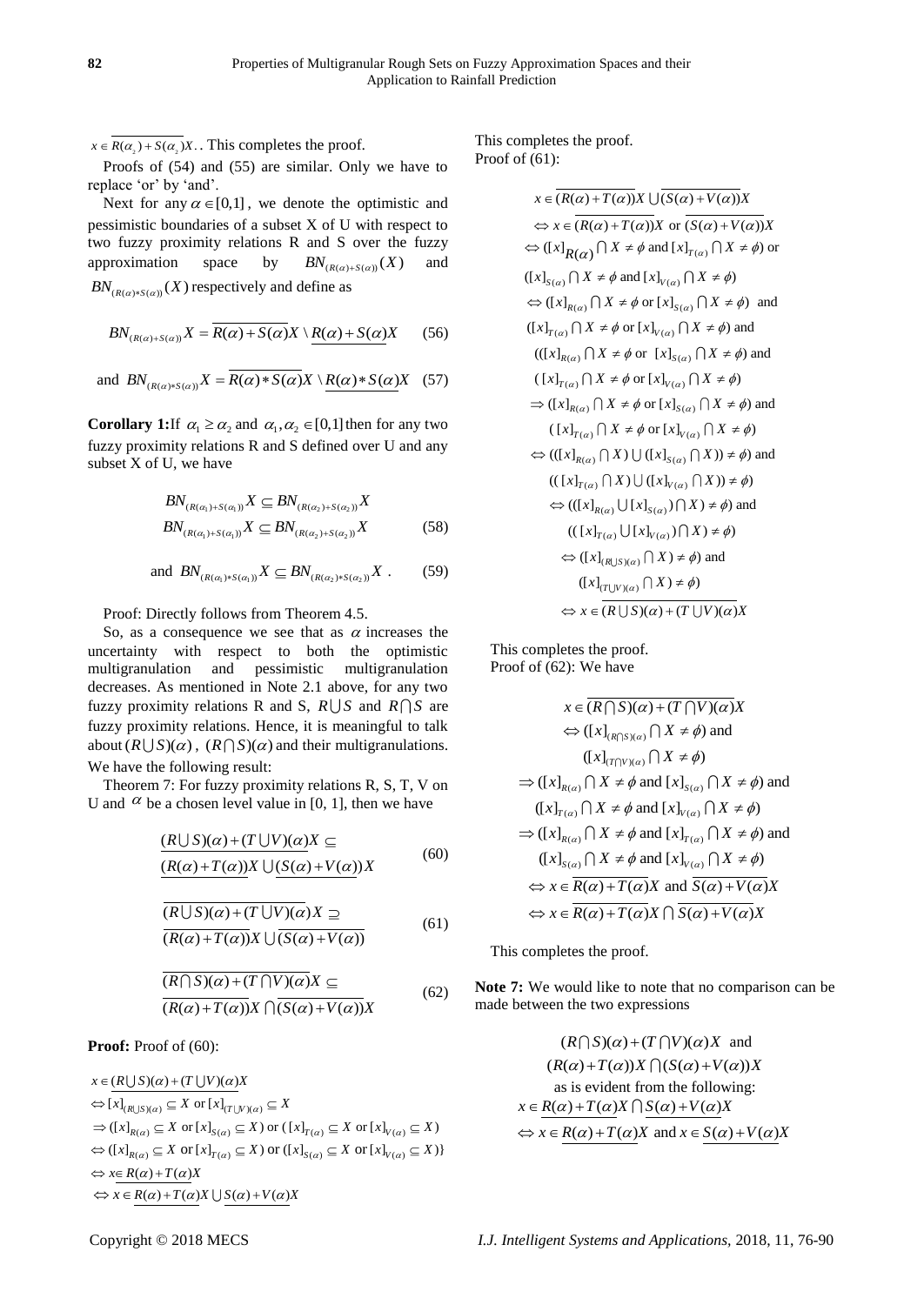$$
\Leftrightarrow ([x]_{R(\alpha)} \subseteq X \text{ or } [x]_{T(\alpha)} \subseteq X) \text{ and}
$$
  
\n
$$
([x]_{S(\alpha)} \subseteq X \text{ or } [x]_{V(\alpha)} \subseteq X)
$$
  
\n
$$
\Leftrightarrow ([x]_{R(\alpha)} \subseteq X \text{ and } [x]_{S(\alpha)} \subseteq X) \text{ or}
$$
  
\n
$$
([x]_{T(\alpha)} \subseteq X \text{ and } [x]_{V(\alpha)} \subseteq X) \dots \dots \dots \dots (a)
$$
  
\n
$$
\Rightarrow [x]_{(R \cap S)(\alpha)} \subseteq X \text{ or } [x]_{(T \cap V)(\alpha)} \subseteq X \dots \dots \dots (b)
$$
  
\n
$$
\Leftrightarrow x \in (R \cap S)(\alpha) + (T \cap V)(\alpha)X
$$

From (a) and (b) it is clear that we cannot get a conclusion in any particular direction. However, we could provide an example where the one way inclusion holds and can be strict. All the inclusions from (60) to (62) can be strict. To establish this we provide some examples.

# **Example 2:**

Let us take the following four fuzzy proximity relations R, S, T and V given in Tables 1, 2, 3 and 4.Clearly these are fuzzy reflexive, fuzzy symmetric. Also,  $\mu_R(x_1, x_2) = 0.8, \mu_R(x_2, x_6) = 0.3$  and

 $\mu_R(x_1, x_6) = 0.2$ . So, fuzzy transitive property is not satisfied for R. Similarly,

 $\mu_{s}(x_1, x_2) = 0.8, \mu_{s}(x_2, x_3) = 0.7$  and  $\mu_{s}(x_1, x_3) = 0.2$ .

Hence, S is also not fuzzy transitive. T and V can be shown to be fuzzy proximity relations similarly.

Table 1. Fuzzy Proximity Relation R

| R  | x1  | x2  | x3  | x4  | x5  | x6  |
|----|-----|-----|-----|-----|-----|-----|
| x1 |     | 0.8 | 0.6 | 0.3 | 0.5 | 0.2 |
| x2 | 0.8 |     | 0.7 | 0.6 | 0.4 | 0.3 |
| x3 | 0.6 | 0.7 |     | 0.9 | 0.6 | 0.5 |
| x4 | 0.3 | 0.6 | 0.9 |     | 0.7 | 0.6 |
| x5 | 0.5 | 0.4 | 0.6 | 0.7 |     | 0.9 |
| x6 | 0.2 | 0.3 | 0.5 | 0.6 | 0.9 |     |

Table 2. Fuzzy Proximity Relation S

| S              | $X_1$ | $X_2$ | $X_3$ | $X_4$ | X <sub>5</sub> | $X_6$ |
|----------------|-------|-------|-------|-------|----------------|-------|
| $X_1$          |       | 0.8   | 0.2   | 0.5   | 0.6            | 0.7   |
| X <sub>2</sub> | 0.8   |       | 0.4   | 0.7   | 0.5            | 0.2   |
| $X_3$          | 0.2   | 0.4   |       | 0.5   | 0.3            | 0.6   |
| $X_4$          | 0.5   | 0.7   | 0.5   |       | 0.9            | 0.7   |
| $X_5$          | 0.6   | 0.5   | 0.3   | 0.9   |                | 0.6   |
| $X_6$          | 0.7   | 0.2   | 0.6   | 0.7   | 0.6            |       |

### Table 3. Fuzzy Proximity Relation T

| T              | $X_1$ | $X_2$ | $X_3$ | $X_4$ | $X_5$ | $X_6$ |
|----------------|-------|-------|-------|-------|-------|-------|
| $x_1$          |       |       | 0.9   | 0.9   | 0.5   | 0.5   |
| X <sub>2</sub> |       |       | 0.9   | 0.9   | 0.5   | 0.5   |
| $X_3$          | 0.9   | 0.9   |       |       | 0.8   | 0.8   |
| $X_4$          | 0.9   | 0.9   |       |       | 0.8   | 0.8   |
| X <sub>5</sub> | 0.5   | 0.5   | 0.8   | 0.8   |       |       |
| $X_6$          | 0.5   | 0.5   | 0.8   | 0.8   |       |       |

Table 4. Fuzzy Proximity Relation V

| V              | $x_1$ | $X_2$ | $X_3$ | $X_4$ | $X_5$ | $X_6$ |
|----------------|-------|-------|-------|-------|-------|-------|
| $x_1$          |       | 0.6   | 07    | 0.8   | 0.5   | 0.5   |
| $X_2$          | 0.6   |       | 0.4   | 0.7   | 0.8   | 0.3   |
| $X_3$          | 0.7   | 0.4   |       | 0.5   | 0.2   | 0.9   |
| $X_4$          | 0.8   | 0.7   | 0.5   |       | 0.6   | 0.7   |
| X <sub>5</sub> | 0.5   | 0.8   | 0.2   | 0.6   |       | 0.3   |
| $X_6$          | 0.5   | 0.3   | 0.9   | 0.7   | 0.3   |       |

Table 5. Fuzzy Proximity Relation R∪S

| $R \cup S$     | X <sub>1</sub> | X <sub>2</sub> | $X_3$ | $X_4$ | X <sub>5</sub> | $X_6$ |
|----------------|----------------|----------------|-------|-------|----------------|-------|
| $X_1$          |                | 0.8            | 0.6   | 0.5   | 0.6            | 0.7   |
| $X_2$          | 0.8            |                | 0.7   | 0.7   | 0.5            | 0.3   |
| $X_3$          | 0.6            | 0.7            |       | 0.9   | 0.6            | 0.6   |
| $X_4$          | 0.5            | 0.7            | 0.9   |       | 0.9            | 0.7   |
| X <sub>5</sub> | 0.6            | 0.5            | 0.6   | 0.9   |                | 0.9   |
| $X_6$          | 0.7            | 0.3            | 0.6   | 0.7   | 0.9            |       |

Table 6. Fuzzy Proximity Relation *R S*

| $R \bigcap S$  | $x_1$ | $X_2$ | $X_3$ | $X_4$ | $X_5$ | $X_6$ |
|----------------|-------|-------|-------|-------|-------|-------|
| $X_1$          |       | 0.8   | 0.2   | 0.3   | 0.5   | 0.2   |
| X <sub>2</sub> | 0.8   |       | 0.4   | 0.6   | 0.4   | 0.2   |
| $X_3$          | 0.2   | 0.4   |       | 0.5   | 0.3   | 0.5   |
| $X_4$          | 0.3   | 0.6   | 0.5   |       | 0.7   | 0.6   |
| $X_5$          | 0.5   | 0.4   | 0.3   | 0.7   |       | 0.6   |
| $X_6$          | 0.2   | 0.2   | 0.5   | 0.6   | 0.6   |       |

Table 7. Fuzzy Proximity Relation *T V*

| $T\bigcup V$ | X <sub>1</sub> | X <sub>2</sub> | $X_3$ | $X_4$ | X <sub>5</sub> | $X_6$ |
|--------------|----------------|----------------|-------|-------|----------------|-------|
| $X_1$        |                |                | 0.9   | 0.9   | 0.5            | 0.5   |
| $x_2$        |                |                | 0.9   | 0.9   | 0.8            | 0.5   |
| $X_3$        | 0.9            | 0.9            |       |       | 0.8            | 0.9   |
| $X_4$        | 0.9            | 0.9            |       |       | 0.8            | 0.8   |
| $X_5$        | 0.5            | 0.8            | 0.8   | 0.8   |                |       |
| $X_6$        | 0.5            | 0.5            | 0.9   | 0.8   |                |       |

Table 8. Fuzzy Proximity Relation *T V*

| $T \cap V$     | $X_1$ | X <sub>2</sub> | $X_3$ | $X_4$ | $X_5$ | $X_6$ |
|----------------|-------|----------------|-------|-------|-------|-------|
| X <sub>1</sub> |       | 0.6            | 0.7   | 0.8   | 0.5   | 0.5   |
| $X_2$          | 0.6   |                | 0.4   | 0.7   | 0.5   | 0.3   |
| $X_3$          | 0.7   | 0.4            |       | 0.5   | 0.2   | 0.8   |
| $X_4$          | 0.8   | 0.7            | 0.5   |       | 0.6   | 0.7   |
| X <sub>5</sub> | 0.5   | 0.5            | 0.2   | 0.6   |       | 0.3   |
| $X_6$          | 0.5   | 0.3            | 0.8   | 0.7   | 0.3   |       |

Here, let us take  $\alpha = 0.8$ . Then

$$
R_{\alpha}^{*} = \{ \{x_{1}, x_{2}\}, \{x_{3}, x_{4}\}, \{x_{5}, x_{6}\} \},
$$
  
\n
$$
S_{\alpha}^{*} = \{ \{x_{1}, x_{2}\}, \{x_{3}\}, \{x_{4}, x_{5}\}, \{x_{6}\} \},
$$
  
\n
$$
T_{\alpha}^{*} = \{ \{x_{1}, x_{2}, x_{3}, x_{4}, x_{5}, x_{6}\} \},
$$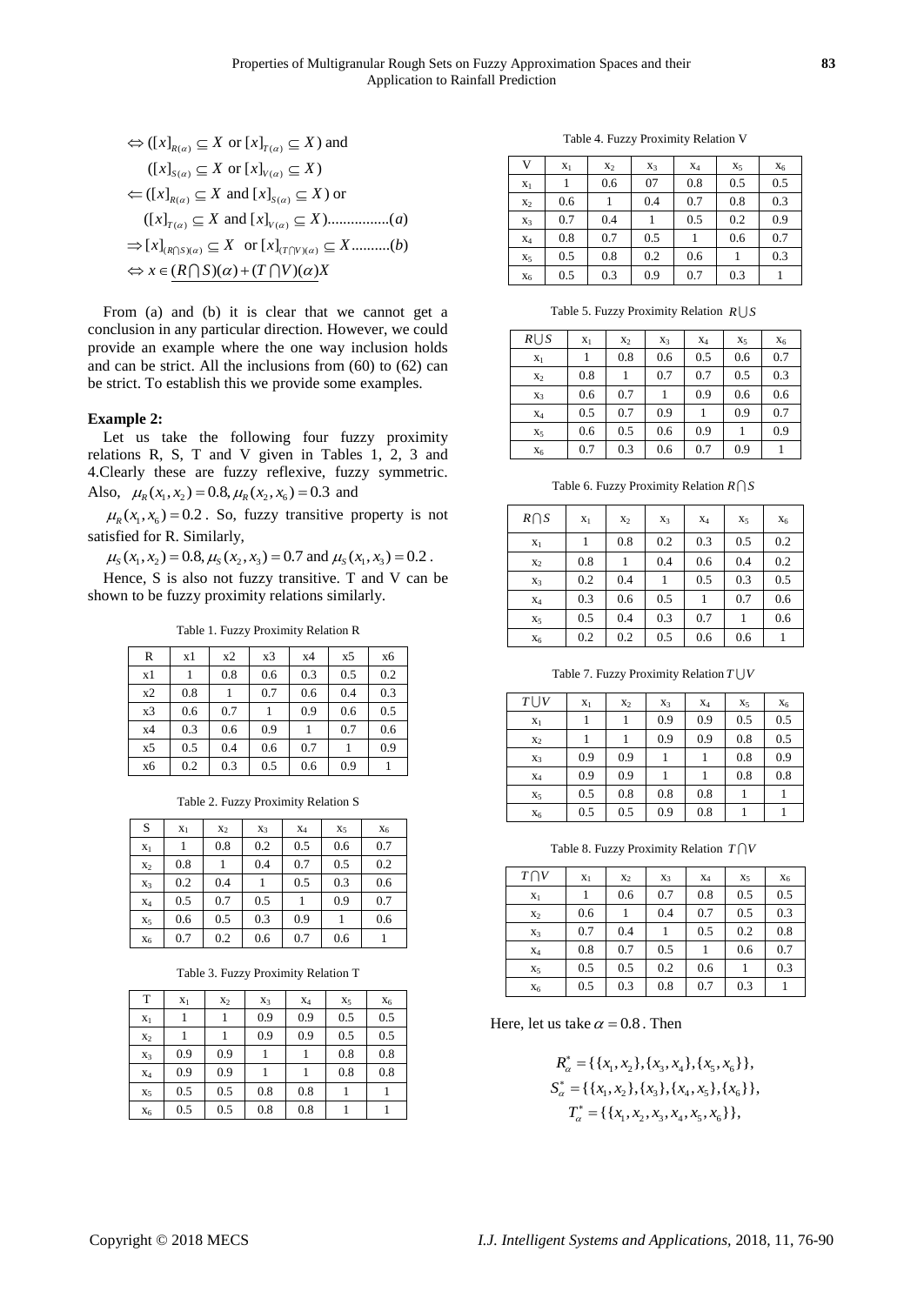$V_{\alpha}^* = {\ \{x_1, x_4\}, \{x_2, x_5\}, \{x_3, x_6\} \}$  and  $(R \cup S)_\alpha^* = \{\{x_1, x_2\}, \{x_3, x_4, x_5, x_6\}\}\$ 

Let us take  $X = \{x_2, x_3, x_4\}.$ Then  $(R \cup S)(\alpha) + (T \cup V)(\alpha)X = \phi$ ,

 $R(\alpha) + T(\alpha)X = \{x_3, x_4\}, S(\alpha) + V(\alpha)X = \{x_3\}.$  So,  $R(\alpha) + T(\alpha)X \cup (S(\alpha) + V(\alpha))X = \{x_3, x_4\}.$  Hence, LHS  $\subset$  RHS in (60).  $\overline{(R\bigcup S)(\alpha)+(T\bigcup V)(\alpha)}X = \{x_1, x_2, x_3, x_4, x_5, x_6\}.$  $\overline{R(\alpha)+T(\alpha)}X = \{x_1, x_2, x_3, x_4\},\,$  $S(\alpha) + V(\alpha)X = \{x_1, x_2, x_3, x_4, x_5\}$ . So,  $(R(\alpha) + T(\alpha))X \bigcup (S(\alpha) + V(\alpha))X = \{x_1, x_2, x_3, x_4, x_5\}.$ Hence, LHS  $\supset$  RHS in (61).

Continuing with this example we see that

 $R \cap S(\alpha) + (T \cap V)(\alpha)X = \{x_2, x_3, x_4\},$  $(R \mid S)(\alpha) + (T \mid V)(\alpha)X = \{x_2, x_3, x_4\},$ <br>  $R(\alpha) + T(\alpha)X = \{x_3, x_4\}, S(\alpha) + V(\alpha)X = \{x_3\}.$ So,  $R(\alpha) + T(\alpha)X \cap S(\alpha) + V(\alpha)X = \{x_3\}.$  Hence, *LHS*  $\supset$  *RHS* as claimed at (3).

We modify Example-2 to Example-3 below in order to provide an example for (62).

**Example-3:** Let us take R and S as same in Example-1 and also we choose  $\alpha = 0.8$ . Let the fuzzy proximity relations T and V be given by tables 9 and 10 respectively.

Table 9. Fuzzy Proximity Relation T

| T              | X <sub>1</sub> | X <sub>2</sub> | X3  | $X_4$ | X <sub>5</sub> | $X_6$ |
|----------------|----------------|----------------|-----|-------|----------------|-------|
| $X_1$          |                | 0.8            | 0.6 | 0.4   | 0.6            | 0.5   |
| X <sub>2</sub> | 0.8            |                | 0.6 | 0.3   | 0.6            | 0.5   |
| $X_3$          | 0.6            | 0.6            |     | 0.7   | 0.6            | 0.5   |
| $X_4$          | 0.4            | 0.3            | 0.7 |       | 0.5            | 0.6   |
| $X_5$          | 0.6            | 0.6            | 0.6 | 0.5   |                | 0.7   |
| $X_6$          | 0.5            | 0.5            | 0.5 | 0.6   | 0.7            |       |

Table 10. Fuzzy Proximity Relation V

| V     | $X_1$ | $x_2$ | $X_3$ | $X_4$ | $X_5$ | $X_6$ |
|-------|-------|-------|-------|-------|-------|-------|
| $X_1$ | 1     | 0.6   | 0.7   | 0.8   | 0.5   | 0.5   |
| $x_2$ | 0.6   |       | 0.4   | 0.7   | 0.5   | 0.3   |
| $X_3$ | 0.7   | 0.4   |       | 0.5   | 0.2   | 0.8   |
| $X_4$ | 0.8   | 0.7   | 0.5   |       | 0.6   | 0.7   |
| $X_5$ | 0.5   | 0.5   | 0.2   | 0.6   |       | 0.3   |
| $X_6$ | 0.5   | 0.3   | 0.8   | 0.7   | 0.3   |       |

Then the fuzzy proximity relations  $T \bigcap V$  and  $T \cup V$  are given by Tables 11 and 12.

Table 11. Fuzzy Proximity Relation T

| $T \cap V$ | $x_1$ | $X_2$ | $X_3$ | $X_4$ | $X_5$ | $X_6$ |
|------------|-------|-------|-------|-------|-------|-------|
| $X_1$      |       | 0.6   | 0.6   | 0.4   | 0.5   | 0.5   |
| $X_2$      | 0.6   |       | 0.4   | 0.3   | 0.6   | 0.3   |
| $X_3$      | 0.6   | 0.4   |       | 0.5   | 0.2   | 0.5   |
| $X_4$      | 0.4   | 0.3   | 0.5   |       | 0.5   | 0.6   |
| $X_5$      | 0.5   | 0.6   | 0.2   | 0.5   |       | 0.3   |
| $X_6$      | 0.5   | 0.3   | 0.5   | 0.6   | 0.3   |       |

Table 12. Fuzzy Proximity Relation V

| $T \cap V$ | $x_1$ | $X_2$ | $X_3$ | $X_4$ | $X_5$ | $X_6$ |
|------------|-------|-------|-------|-------|-------|-------|
| $X_1$      |       | 0.8   | 0.8   | 0.8   | 0.6   | 0.5   |
| $X_2$      | 0.8   |       | 0.6   | 0.9   | 0.7   | 0.5   |
| $X_3$      | 0.8   | 0.6   |       | 0.7   | 0.6   | 0.9   |
| $X_4$      | 0.8   | 0.9   | 0.7   |       | 0.6   | 0.7   |
| $X_5$      | 0.6   | 0.7   | 0.6   | 0.6   |       | 0.7   |
| $X_6$      | 0.5   | 0.5   | 0.9   | 0.7   | 0.7   |       |

With this new set up,

$$
T_{\alpha}^{*} = \{\{x_{1}, x_{2}\}, \{x_{3}\}, \{x_{4}\}, \{x_{5}\}, \{x_{6}\}\},
$$
  
\n
$$
V_{\alpha}^{*} = \{\{x_{1}, x_{2}, x_{3}, x_{4}, x_{6}\}, \{x_{5}\}\} \text{ and}
$$
  
\n
$$
(T \cap V)_{\alpha}^{*} = \{\{x_{1}\}, \{x_{2}\}, \{x_{3}\}, \{x_{4}\}, \{x_{5}\}, \{x_{6}\}\}.
$$
  
\n
$$
(T \cup V)_{\alpha}^{*} = \{\{x_{1}, x_{2}, x_{3}, x_{4}, x_{6}\}, \{x_{5}\}\}.
$$
 Let us take  
\n
$$
X = \{x_{1}, x_{3}, x_{6}\},
$$
  
\nThen 
$$
\overline{(R \cap S)(\alpha) + (T \cap V)(\alpha)}X = \{x_{1}, x_{3}, x_{6}\},
$$
  
\n
$$
\overline{R(\alpha) + T(\alpha)}X = \{x_{1}, x_{2}, x_{3}, x_{6}\} \text{ and}
$$
  
\n
$$
\overline{S(\alpha) + V(\alpha)}X = \{x_{1}, x_{2}, x_{3}, x_{6}\}.
$$
 So,  
\n
$$
\overline{R(\alpha) + T(\alpha)}X \cap \overline{S(\alpha) + V(\alpha)}X = \{x_{1}, x_{2}, x_{3}, x_{6}\}.
$$
 So,  
\n
$$
LHS \subset R.H.S \text{ in (60)}.
$$

**Theorem 8:** Let R, S, T, V be four fuzzy proximity

relations on U and 
$$
\alpha
$$
 be a chosen level value. Then  
\n
$$
\frac{(R*T)(\alpha)}{X} \cup \frac{(S*V)(\alpha)}{S} \supseteq \frac{(R \cup S)(\alpha)*(T \cup V)(\alpha)}{(63)}
$$

$$
\overline{(R\bigcup S)(\alpha)^*(T\bigcup V)(\alpha)}X \supseteq \overline{(R*T)(\alpha)}X \bigcup \overline{(S*V)(\alpha)}X
$$
\n(64)

$$
\underbrace{(R \cap S)(\alpha) * (T \cap V)(\alpha)}X \supseteq \underbrace{(R * T)(\alpha)}X \cap \underbrace{(S * V)(\alpha)}X
$$
\n(65)

$$
\overline{(R \cap S)(\alpha)^*(T \cap V)(\alpha)}X \subseteq \overline{(R*T)(\alpha)}X \cap \overline{(S*V)(\alpha)}X
$$
\n(66)

**Proof:** Proof of (63): We have

$$
x \in (R \cup S)(\alpha) * (T \cup V)(\alpha)X
$$
  
\n
$$
\Leftrightarrow [x]_{(R \cup S)(\alpha)} \subseteq X \text{ and } [x]_{(T \cup V)(\alpha)} \subseteq X
$$
  
\n
$$
\Rightarrow ([x]_{R(\alpha)} \subseteq X \text{ and } [x]_{S(\alpha)} \subseteq X) \text{ and }
$$
  
\n
$$
([x]_{T(\alpha)} \subseteq X \text{ and } [x]_{V(\alpha)} \subseteq X)
$$
  
\n(By(12))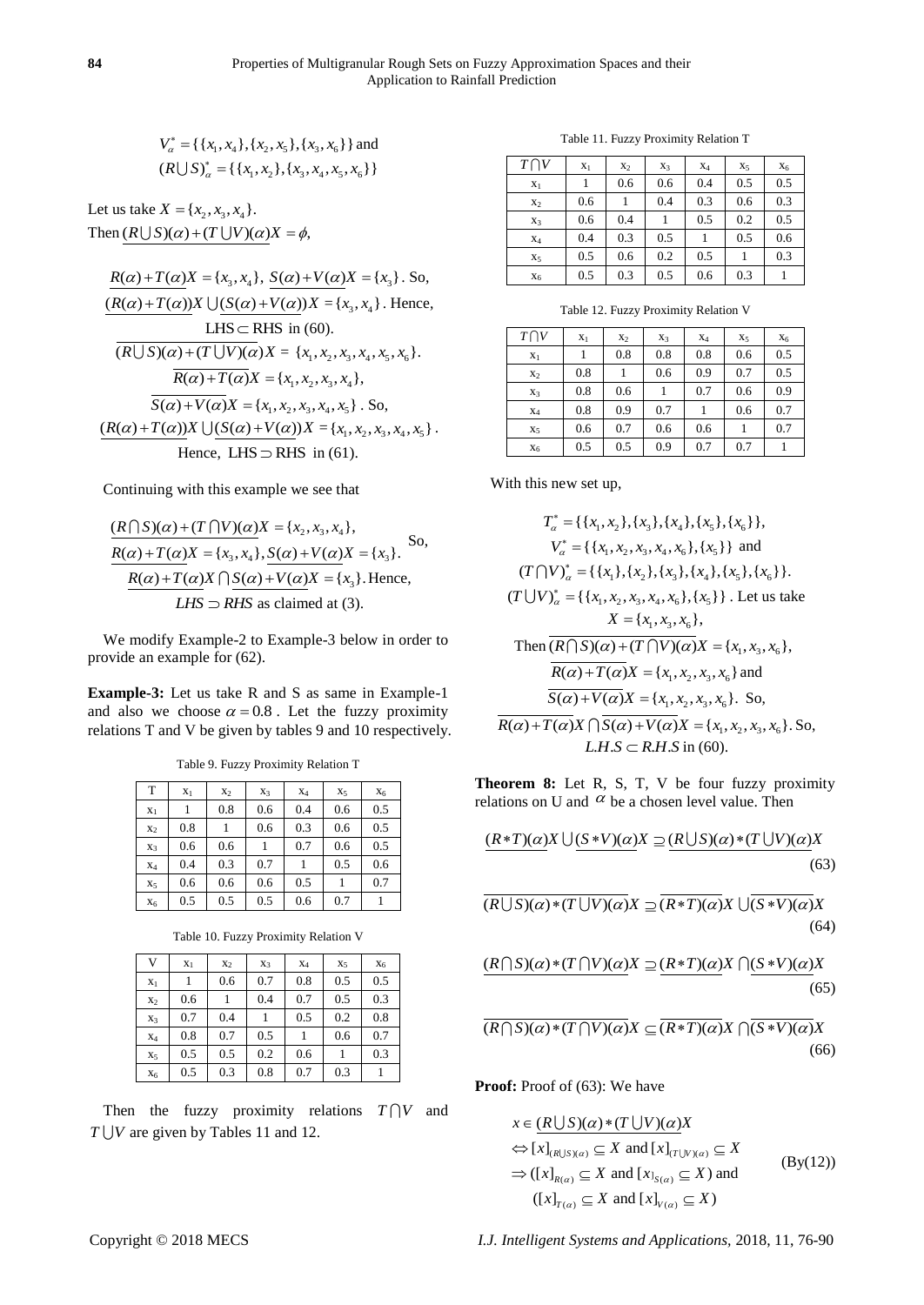$\Leftrightarrow$  ([x]<sub> $_{R(\alpha)} \subseteq X$  and [x]<sub> $_{T(\alpha)} \subseteq X$ ) and</sub></sub>  $([x]_{S(\alpha)} \subseteq X \text{ and } [x]_{V(\alpha)} \subseteq X)$  $(x, y_{S(\alpha)}) \equiv 1$  and  $(xy_{V(\alpha)}) \equiv 1$ <br>  $\Leftrightarrow x \in R(\alpha)*T(\alpha)X \cap S(\alpha)*V(\alpha)X$  $\Rightarrow x \in \frac{R(\alpha)^2 \Gamma(\alpha)}{X} \cup \frac{S(\alpha)^2 \Gamma(\alpha)}{S(\alpha)^2}$ 

This completes the proof. Proof of (64)*:* We have

$$
x \in \overline{(R*T)(\alpha)}X \cup \overline{(S*V)(\alpha)}X
$$
  
\n
$$
\Leftrightarrow x \in \overline{(R*T)(\alpha)}X \text{ or } x \in \overline{(S*V)(\alpha)}X
$$
  
\n
$$
\Leftrightarrow ([x]_{R(\alpha)} \cap X \neq \phi \text{ or } [x]_{T(\alpha)} \cap X \neq \phi) \text{ or }
$$
  
\n
$$
([x]_{S(\alpha)} \cap X \neq \phi \text{ or } [x]_{V(\alpha)} \cap X \neq \phi)
$$
  
\n
$$
\Leftrightarrow ([x]_{T(\alpha)} \cap X \neq \phi \text{ or } [x]_{S(\alpha)} \cap X \neq \phi) \text{ or }
$$
  
\n
$$
([x]_{T(\alpha)} \cap X \neq \phi \text{ or } [x]_{V(\alpha)} \cap X \neq \phi)
$$
  
\n
$$
\Rightarrow (([x]_{T(\alpha)} \cup [x]_{S(\alpha)}) \cap X \neq \phi) \text{ or }
$$
  
\n
$$
((x]_{T(\alpha)} \cup [x]_{V(\alpha)}) \cap X \neq \phi) \text{ or } ((x]_{T(\alpha) \cup V(\alpha)}) \cap X \neq \phi)
$$
  
\n
$$
\Rightarrow ([x]_{R(\alpha) \cup S(\alpha)} \cap X \neq \phi) \text{ or } ([x]_{T(\alpha) \cup V(\alpha)}) \cap X \neq \phi)
$$
  
\n
$$
\Leftrightarrow x \in \overline{(R \cup S)(\alpha) * (T \cup V)(\alpha)}X
$$

This completes the proof. Proof of (65): We have

$$
x \in (R*T)_{\alpha} X \cap (S*V)_{\alpha} X
$$
  
\n
$$
\Leftrightarrow x \in (R*T)_{\alpha} X \text{ and } (S*V)_{\alpha} X
$$
  
\n
$$
\Leftrightarrow ([x]_{R_{\alpha}} \subseteq X \text{ and } [x]_{T_{\alpha}} \subseteq X) \text{ and}
$$
  
\n
$$
([x]_{S_{\alpha}} \subseteq X \text{ and } [x]_{V_{\alpha}} \subseteq X)
$$
  
\n
$$
\Leftrightarrow ([x]_{R_{\alpha}} \subseteq X \text{ and } [x]_{S_{\alpha}} \subseteq X) \text{ and}
$$
  
\n
$$
([x]_{T_{\alpha}} \subseteq X \text{ and } [x]_{V_{\alpha}} \subseteq X)
$$
  
\n
$$
\Rightarrow ([x]_{R_{\alpha}} \cap [x]_{S_{\alpha}} \subseteq X) \text{ and } ([x]_{T_{\alpha}} \cap [x]_{V_{\alpha}} \subseteq X)
$$
  
\n
$$
\Rightarrow ([x]_{(R \cap S)_{\alpha}} \subseteq X) \text{ and } ([x]_{(T \cap V)_{\alpha}} \subseteq X \text{ (By(13))}
$$
  
\n
$$
\Leftrightarrow x \in (R \cap S)_{\alpha} * (T \cap V)_{\alpha} X
$$

This completes the proof. Proof of (66): We have

$$
x \in \overline{(R \cap S)_\alpha * (T \cap V)_\alpha} X
$$
  
\n
$$
\Leftrightarrow ([x]_{(R \cap S)_\alpha} \cap X \neq \phi) \text{ or } ([x]_{(T \cap V)_\alpha} \cap X \neq \phi)
$$
  
\n
$$
\Rightarrow (((x]_{R(\alpha)} \cap X \neq \phi) \text{ and } ([x]_{S(\alpha)}) \cap X \neq \phi)) \text{ or }
$$
  
\n
$$
(([x]_{T(\alpha)} \cap X \neq \phi) \text{ and } ([x]_{V(\alpha)}) \cap X \neq \phi))
$$
  
\n
$$
\Rightarrow (([x]_{R(\alpha)} \cap X \neq \phi) \text{ or } ([x]_{T(\alpha)} \cap X \neq \phi) \text{ and }
$$
  
\n
$$
(([x]_{S(\alpha)}) \cap X \neq \phi) \text{ or } ([x]_{V(\alpha)} \cap X \neq \phi))
$$
  
\n
$$
\Leftrightarrow x \in \overline{(R(\alpha) * T(\alpha)} X \text{ and } x \in \overline{S(\alpha) * V(\alpha)} X
$$
  
\n
$$
\Leftrightarrow x \in \overline{R(\alpha) * T(\alpha)} X \cap \overline{S(\alpha) * V(\alpha)} X
$$

This completes the proof.

**Note 8:** All the inclusions from (63) to (66) can be strict.

**(63):** Let us follow example-1 above and  $X = \{x_1, x_3, x_6\}$ . Then

$$
\frac{(R*T)(\alpha)X = \phi, (S*V)(\alpha)X = \{x_3, x_6\}. So, (R\bigcup S)(\alpha)X \bigcup * (T\bigcup V)(\alpha)X = \{x_3, x_6\}. Also, (R\bigcup S)(\alpha) * (T\bigcup V)(\alpha)X = \phi. So, LHS \supset \text{RHS in (63)}.
$$

**(64):** Let us follow example-2 above and take  $\alpha = 0.9$ . Then

$$
R_{\alpha}^{*} = \{ \{x_{1}\}, \{x_{2}\}, \{x_{3}, x_{4}\}, \{x_{5}, x_{6}\} \},
$$
\n
$$
S_{\alpha}^{*} = \{ \{x_{1}\}, \{x_{2}\}, \{x_{3}\}, \{x_{4}, x_{5}\}, \{x_{6}\} \},
$$
\n
$$
T_{\alpha}^{*} = \{ \{x_{1}\}, \{x_{2}\}, \{x_{3}\}, \{x_{4}\}, \{x_{5}\}, \{x_{6}\} \}
$$
\nand 
$$
V_{\alpha}^{*} = \{ \{x_{1}\}, \{x_{2}, x_{4}\}, \{x_{3}, x_{6}\}, \{x_{5}\} \}.
$$
\nAlso, 
$$
(T \cup V)_{\alpha}^{*} = \{ \{x_{1}\}, \{x_{2}, x_{4}\}, \{x_{3}, x_{6}\}, \{x_{5}\} \} \text{ and }
$$
\n
$$
(R \cup S)_{\alpha}^{*} = \{ \{x_{1}\}, \{x_{2}\}, \{x_{3}, x_{4}, x_{5}, x_{6}\} \}.
$$

We take  $X = \{x_1, x_2, x_3\}$ . So,

$$
\overline{(R \cup S)(\alpha) * (U \cup V)(\alpha)} X = \{x_1, x_2, x_3, x_4, x_5, x_6\},
$$
\n
$$
\overline{(R * T)(\alpha)} X = \{x_1, x_2, x_3, x_4\} \text{ and }
$$
\n
$$
\overline{(S * V)(\alpha)} X = \{x_1, x_2, x_3, x_4, x_6\}.
$$

Hence,  $\overline{(R*T)(\alpha)}X \cup \overline{(S*V)(\alpha)}X = \{x_1, x_2, x_3, x_4, x_6\}$ . This shows that  $LHS \supset$  RHS in (64).

**(65):**Let  $X = \{x_1, x_3, x_6\}$ . (**b**). Let  $X = \{x_1, x_3, x_6\}$ .<br>Then  $(R \cap S)(\alpha) * (T \cap V)(\alpha)X = \{x_3, x_6\}$ . Also,  $(R*T)(\alpha)X \cap (S*V)(\alpha)X = \phi$ . Hence, LHS  $\supset$  RHS in (65).

**(66):** We use example-2 here. Let  $X = \{x_1, x_2, x_6\}$ . Then

$$
\overline{(R \cap S)(\alpha) * (T \cap V)(\alpha)} X = \{x_1, x_2, x_6\},
$$
\n
$$
\overline{(R*T)(\alpha)} X = \{x_1, x_2, x_3, x_4, x_5, x_6\} \text{ and }
$$
\n
$$
\overline{(S*V)(\alpha)} X = \{x_1, x_2, x_5, x_6\} \text{ .So, }
$$
\n
$$
\overline{(R*T)(\alpha)} X \cap \overline{(S*V)(\alpha)} X = \{x_1, x_2, x_5, x_6\} \text{ . Hence }
$$
\n
$$
\overline{LHS} \subset \overline{RHS} \text{ holds true in (66).}
$$

# VI. AN EXAMPLE FOR REAL LIFE APPLICATION

We know that Rough Set theory has many applications in Decision Science. Here, we give one such example of Predicting whether it will rain or not.

Let us take an information system "Rain Prediction" with the conditional attributes: Humidity (H), Climate Zone (C) and Temperature (T) and Decision Attribute Rain (R).

The attribute domains are as follows:

 $A = \{High, Low, Medium\}, C = \{Temperature, Tropical,$ 

Copyright © 2018 MECS *I.J. Intelligent Systems and Applications,* 2018, 11, 76-90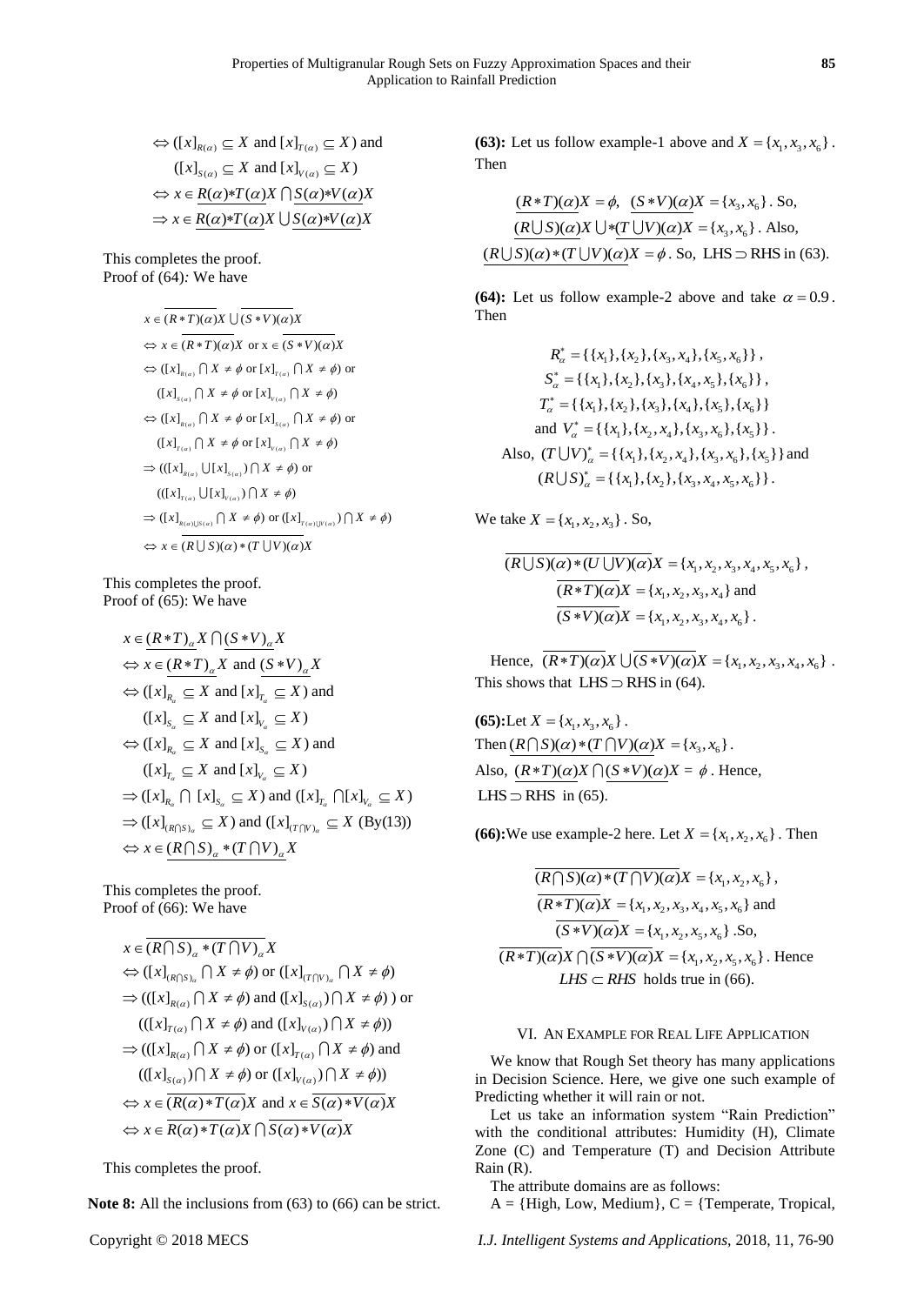Frigid, T = {High, Low, Medium}, Rain = {Yes, No} Following is the table giving information for 6 different places  $P_1$ ,  $P_2$ ,  $P_3$ ,  $P_4$ ,  $P_5$  and  $P_6$ .

Table 13. Climate Information Table

| Place          | Humidity | Climate Zone | Temperature | Rain |
|----------------|----------|--------------|-------------|------|
| P1             | High     | Tropical     | High        | Yes  |
| P <sub>2</sub> | Medium   | Temperate    | High        | No   |
| P <sub>3</sub> | Medium   | Temperate    | Medium      | Yes  |
| <b>P4</b>      | Low      | Temperate    | Medium      | No   |
| <b>P5</b>      | Medium   | Tropical     | Low         | Yes  |
| P6             | Low.     | Frigid       | Low         | No   |

Here,  $U = \{P_1, P_2, P_3, P_4, P_5, P_6\}$ . Following are the fuzzy proximity relations H (for humidity), C (for climate zone), T (for Temperature) respectively:

Table 14. Fuzzy Proximity Relation for Humidity

| Н      | High | Medium | Low |
|--------|------|--------|-----|
| High   |      | 0.8    | 0.5 |
| Medium | 0.8  |        |     |
| Low    |      | י די   |     |

Table 15.Fuzzy Proximity Relation for Climate Zone

| Climate Zone | Temperate | Tropical | Frigid |
|--------------|-----------|----------|--------|
| Temperate    |           |          | 02     |
| Tropical     | 0.7       |          | 0.4    |
| Frigid       | 0.2       | O 4      |        |

Table 16. Fuzzy Proximity Relation for Temperature

| Temperature | High         | Medium | Low |
|-------------|--------------|--------|-----|
| High        |              | 0.9    | 0.5 |
| Medium      | 0.9          |        | 0.8 |
| Low         | $.5^{\circ}$ | 0.8    |     |

Thus, fuzzy proximity relation for humidity on U derived from Table 13 and Table 14 is:

Table 17.Table for Fuzzy Proximity Relation Humidity on U

| Humidity       | $P_1$ | P <sub>2</sub> | $P_3$ | $P_4$ | $P_5$ | $P_6$ |
|----------------|-------|----------------|-------|-------|-------|-------|
| $P_1$          |       | 0.8            | 0.8   | 0.5   | 0.8   | 0.5   |
| P <sub>2</sub> | 0.8   |                |       | 0.7   |       | 0.7   |
| $P_3$          | 0.8   |                |       | 0.7   |       | 0.7   |
| $P_4$          | 0.5   | 0.7            | 0.7   |       | 0.7   |       |
| $P_5$          | 0.8   |                |       | 0.7   |       | 0.7   |
| $P_6$          | 0.5   | 0.7            | 0.7   |       | 0.7   |       |

For the domain attribute Climate Zone, the fuzzy proximity relation derived from Table 13 and Table 15 is:

Table 18. Table for Fuzzy Proximity Relation Climate Zone on U

| Climate Zone   | $P_1$ | P <sub>2</sub> | $P_3$ | $P_4$ | $P_5$ | $P_6$ |
|----------------|-------|----------------|-------|-------|-------|-------|
| $\rm P_1$      |       | 0.7            | 0.7   | 0.7   |       | 0.4   |
| P <sub>2</sub> | 0.7   |                |       |       | 0.7   | 0.2   |
| $P_3$          | 0.7   |                |       |       | 0.7   | 0,2   |
| $P_4$          | 0.7   |                |       |       | 0.7   | 0.2   |
| $P_5$          |       | 0.7            | 0.7   | 0.7   |       | 0.4   |
| $P_6$          | 0.4   | 0.2            | 0.2   | 0.2   | 0.4   |       |

Also, for the domain attribute Temperature, the fuzzy proximity relation derived from Table 13 and Table 16 is shown in Table 19.

Table 19. Table for Fuzzy Proximity Relation Temperature on U

| Temperature    | $P_1$ | P <sub>2</sub> | $P_3$ | $P_4$ | $P_5$ | $P_6$ |
|----------------|-------|----------------|-------|-------|-------|-------|
| $P_1$          |       |                | 0.9   | 0.9   | 0.5   | 0.5   |
| P <sub>2</sub> |       |                | 0.9   | 0.9   | 0.5   | 0.5   |
| $P_3$          | 0.9   | 0.9            |       |       | 0.8   | 0.8   |
| $P_4$          | 0.9   | 0.9            |       |       | 0.8   | 0.8   |
| $P_5$          | 0.5   | 0.5            | 0.8   | 0.8   |       |       |
| $P_6$          | 0.5   | 0.5            | 0.8   | 0.8   |       |       |

Now, let us take the target set  $X = \{P_1, P_3, P_5\}$ corresponding to the "Yes" category of the decision attribute "Rain" and find out which places are similar with respect to the two granularities of Humidity and Climate Zone.

Let us take  $\alpha$  as 0.8. The partitions of U induced from the above fuzzy proximity relations Humidity and Climate as provided in Tables 16 and 17are:

$$
H_{\alpha}^{*} = \{ \{P_1, P_2, P_3, P_5\}, \{P_4, P_6\} \} \text{ and}
$$
  

$$
C_{\alpha}^{*} = \{ \{P_1, P_5\}, \{P_2, P_3, P_4\}, \{P_6\} \}.
$$

The optimistic multigranular lower and upper approximations of X with respect to Humidity and Climate are as follows:

$$
\frac{H(\alpha) + C(\alpha)}{H(\alpha) + C(\alpha)}X = \{P_1, P_2, P_3, P_5\}
$$
 (67)

Similarly, the pessimistic multigranular lower and upper approximations of X with respect to Humidity and Climate are as follows:

$$
\frac{H(\alpha)*C(\alpha)X = \{\} \text{ and }}{H(\alpha)*C(\alpha)X = \{P_1, P_2, P_3, P_4, P_5\}}
$$
(68)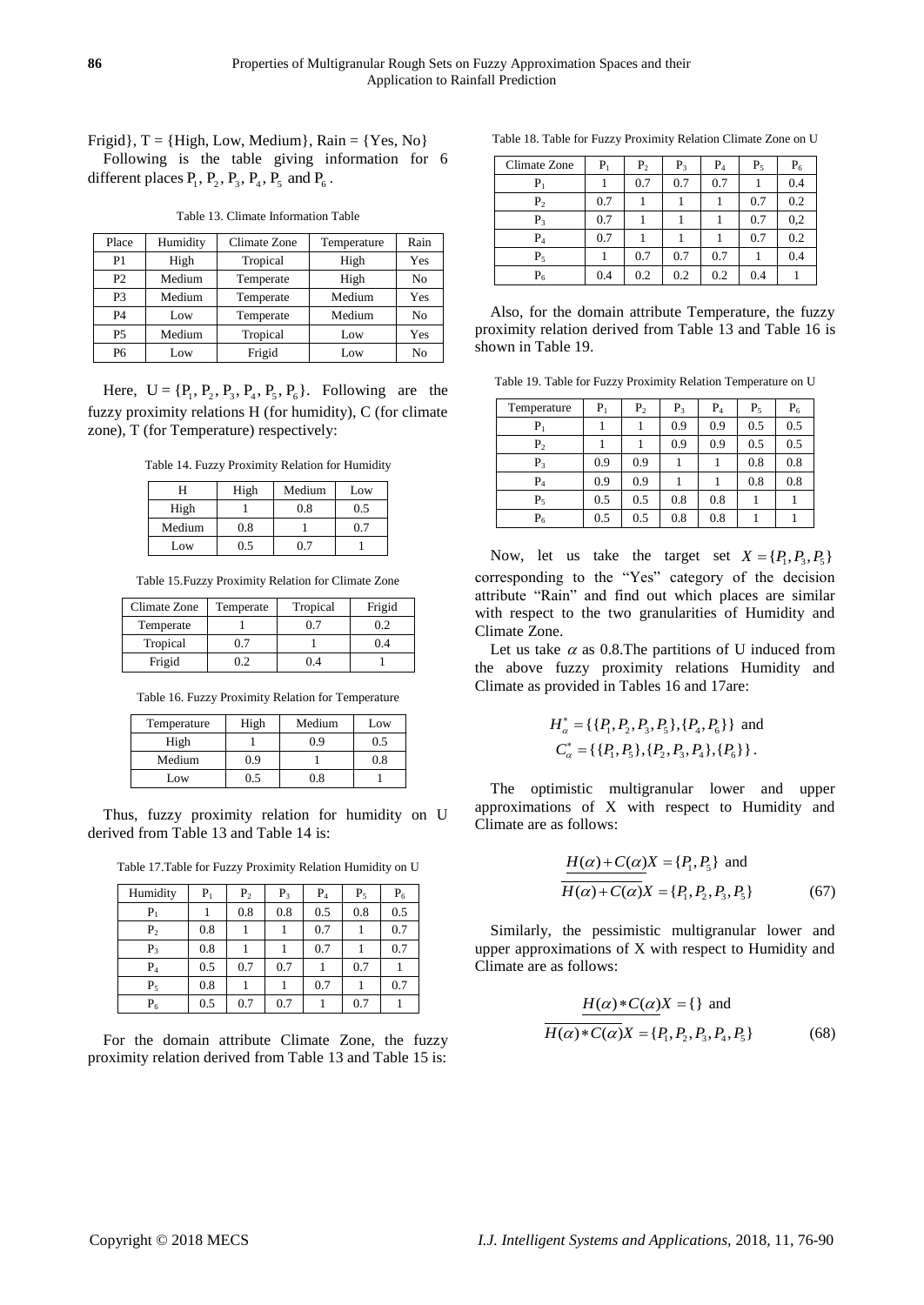Hence, we can say from (67) that the set of places with similar humidity or in the same climate zone to a degree of 0.8 with rain prediction "yes" are  $P_1$  and  $P_5$ . Also, the set of places with at least one place with same humidity and at least one place in the same climate zone to a degree 0.8 with rain prediction "yes" are  $P_1$ ,  $P_2$ ,  $P_3$  and *P*5 . So that, we can positively or unambiguously classify  $P_1$  and  $P_5$  places as belonging to "Yes" category of "Rain" with respect to similar humidity or in the same climate zone to a degree of 0.8. Also, we cannot unambiguously classify  $P_1$ ,  $P_2$ ,  $P_3$  and  $P_5$  as belonging to "No" category of "Rain" with respect to similar humidity and in the same climate zone to a degree of 0.8.

Again, from (68) we conclude that we don't have any place which have similar humidity and are in the same climate zone to a degree of 0.8 with rain prediction "yes". And the set of places with at least one place with same humidity or at least one place in the same climate zone to a degree 0.8 with rain prediction "yes" are  $P_1, P_2, P_3, P_4$ and  $P_5$ . So, we cannot classify any place as belonging to the "yes" category of "Rain" with respect to similar humidity similar humidity and in the same climate zone to a degree of 0.8. Also, we cannot unambiguously classify all places  $P_1, P_2, P_3, P_4$  and  $P_5$  as belonging to the "No" category of "Rain" with respect to similar humidity and in the same climate zone to a degree of 0.8.

Here, if we take the union of the fuzzy proximity relations H and C, we get the relation  $(H \cup C)$  as shown in Table 20.

Table 20. Fuzzy Proximity Relation for  $(H \cup C)$ 

| Place          | $P_1$ | P <sub>2</sub> | $P_3$ | $P_4$ | $P_5$ | $P_6$ |
|----------------|-------|----------------|-------|-------|-------|-------|
| $P_1$          |       | 0.8            | 0.8   | 0.7   |       | 0.5   |
| P <sub>2</sub> | 0.8   |                |       |       |       | 0.7   |
| $P_3$          | 0.8   |                |       |       |       | 0.7   |
| $P_4$          | 0.7   |                |       |       | 0.7   |       |
| $P_5$          |       |                |       | 0.7   |       | 0.7   |
| $P_6$          | 0.5   | 0.7            | 0.7   |       | 0.7   |       |

Hence,  $(H \cup C)_{\alpha}^* = \{P_1, P_2, P_3, P_4, P_5, P_6\}$ . So,

$$
\frac{(H \cup C)(\alpha)}{(H \cup C)(\alpha)} X = \{ \} \text{ and}
$$
\n
$$
\overline{(H \cup C)(\alpha)} X = \{ P_1, P_2, P_3, P_4, P_5, P_6 \} \tag{69}
$$

From (69) we observe that if we take Humidity or Climate zone (may be both) and a similarity to degree 0.8then we cannot unambiguously classify any of the places as belonging to the "Yes" category of "Rain" and similarly we cannot unambiguously classify any of the places as belonging to the "No" category of "Rain".

But taking Humidity and Climate Zone as two separate independent granularities simultaneously under multigranulation for predicting whether it will Rain or not, is much more useful than taking the Union of the two Relations and using it as a single granularity for the prediction.

Now, consider another value of  $\alpha$  as 0.7. The partitions  $H^*_{\alpha}$  and  $C^*_{\alpha}$  of U induced from the above tables with respect to Humidity and Climate respectively are given by

$$
H_{\alpha}^{*} = \{P_{1}, P_{2}, P_{3}, P_{4}, P_{5}, P_{6}\} \text{ and}
$$
  
\n
$$
C_{\alpha}^{*} = \{P_{1}, P_{2}, P_{3}, P_{4}, P_{5}, P_{6}\}.
$$
 So,  
\n
$$
\frac{H(\alpha) + C(\alpha)X}{H(\alpha) + C(\alpha)X} = \{P_{1}, P_{2}, P_{3}, P_{4}, P_{5}, P_{6}\}
$$
 (70)

Also, we have

$$
\frac{H(\alpha)*C(\alpha)X = \{\} \text{ and }}{H(\alpha)*C(\alpha)X = \{P_1, P_2, P_3, P_4, P_5, P_6\}}
$$
(71)

So, from (70) and (71) we see that there is no distinction between the two types of multigranulations.

Finally, taking  $\alpha = 0.9$ , we get the partitions of U induced from the above tables with respect to Humidity and Climate as

$$
H_{\alpha}^{*} = \{ \{P_{1}\}, \{P_{2}, P_{3}, P_{5}\}, \{P_{4}, P_{6}\} \} \text{ and}
$$
  
\n
$$
C_{\alpha}^{*} = \{ \{P_{1}, P_{5}\}, \{P_{2}, P_{3}, P_{4}, P_{6}\} \} . So,
$$
  
\n
$$
\frac{H(\alpha) + C(\alpha)X}{H(\alpha) + C(\alpha)X} = \{P_{1}, P_{2}, P_{3}, P_{4}, P_{5}, P_{6}\}
$$
  
\n
$$
\frac{H(\alpha) * C(\alpha)X}{H(\alpha) * C(\alpha)X} = \{P_{1}, P_{2}, P_{3}, P_{4}, P_{5}, P_{6}\}
$$
  
\n
$$
\frac{H(\alpha) * C(\alpha)X}{H(\alpha) * C(\alpha)X} = \{P_{1}, P_{2}, P_{3}, P_{4}, P_{5}, P_{6}\}
$$

Let us put all the lower and upper approximations of X for different degrees of similarities obtained above for the purpose of comparison.

| $\alpha$ | $H(\alpha) + C(\alpha)X$ | $H(\alpha) + C(\alpha)X$           | $H(\alpha)*C(\alpha)X$ | $H(\alpha)*C(\alpha)X$             |
|----------|--------------------------|------------------------------------|------------------------|------------------------------------|
| 0.7      |                          | $\{P_1, P_2, P_3, P_4, P_5, P_6\}$ |                        | $\{P_1, P_2, P_3, P_4, P_5, P_6\}$ |
| 0.8      | $\{P_{1}, P_{5}\}$       | $\{P_1, P_2, P_3, P_5\}$           |                        | $\{P_1, P_2, P_3, P_4, P_5, P_6\}$ |
| 0.9      | $\{P_1, P_5\}$           | $\{P_1, P_2, P_3, P_5\}$           | $P_{1}$                | $\{P_1, P_2, P_3, P_4, P_5, P_6\}$ |

Table 21. Table for Fuzzy Proximity Relation Climate Zone on U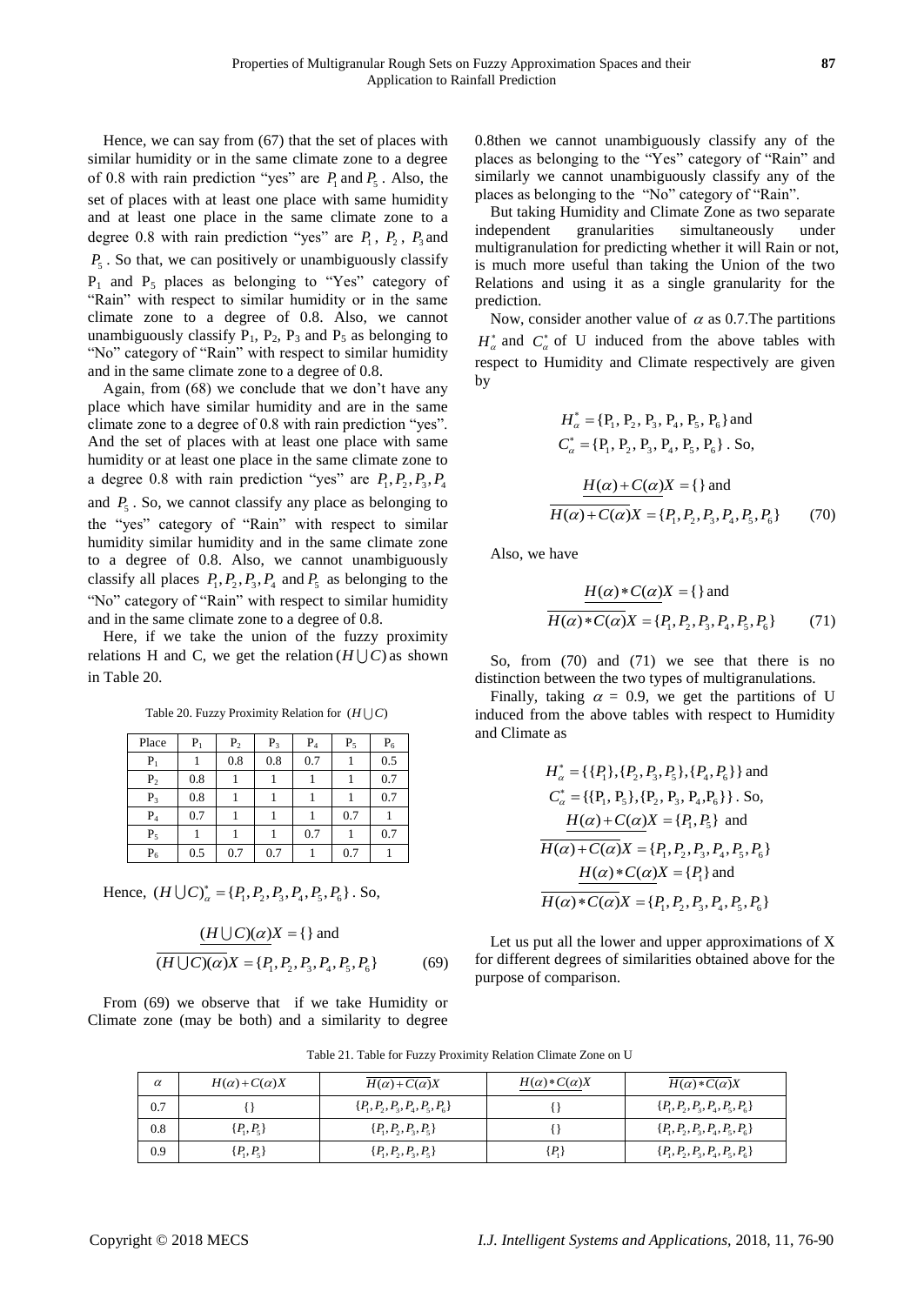It is observed that as the value of  $\alpha$  increases, our ability to classify data instances unambiguously increases too. This makes sense because  $\alpha$  denotes the level of fuzziness that is tolerated, which is compatible with our theoretical observation in Theorem 6 earlier. Also, the optimistic and pessimistic multigranular boundary regions of X with respect to Humidity and Climate are as follows.

Table 22. Table for Boundaries of X for Different Values of  $\alpha$ 

| $\alpha$ | $BN_{H(\alpha)+C(\alpha)}X$        | $BN_{H(\alpha)*C(\alpha)}X$        |
|----------|------------------------------------|------------------------------------|
| 0.7      | $\{P_1, P_2, P_3, P_4, P_5, P_6\}$ | $\{P_1, P_2, P_3, P_4, P_5, P_6\}$ |
| 0.8      | $\{P_2, P_3\}$                     | $\{P_1, P_2, P_3, P_4, P_5, P_6\}$ |
| 0.9      | $\{P_2, P_3\}$                     | $\{P_2, P_3, P_4, P_5, P_6\}$      |

It can be seen that the boundary region decreases with the increasing value of  $\alpha$ . This means that the roughness or uncertainty decreases with the increasing value of  $\alpha$ . This is compatible with our result in Corollary 1.

# VII. CONCLUSIONS

In this paper, we introduced the notions of optimistic and pessimistic multigranular rough sets on fuzzy approximation spaces, which are the multigranular versions of the rough sets on fuzzy approximation spaces. These notions are more general than the basic optimistic and pessimistic multigranular rough sets as the basic requirement of equivalence relations have been liberalized. Several properties of these notions involving lower approximation, upper approximation of union and intersection of multigranulation have been established. Through a real life application we illustrated the utility of these new models.

### **REFERENCES**

- [1] A. Skowron and J. Stepaniuk, "Tolerance Approximation Spaces", *Fundamenta Informaticae*, vol. 27 (2-3), 245 – 253, 1996.
- [2] B.K.Tripathy, "Rough Sets on Intuitionistic Fuzzy Approximation Spaces", IEEE Intelligent Systems, 4155526, 2006, pp.776-779..
- [3] B.K. Tripathy, "Rough Sets on Fuzzy Approximation Spaces and Intuitionistic Fuzzy Approximation Spaces". In Studies in Computational Intelligence, Rough Set Theory: A True Landmark in Data Analysis, Vol. 174, Ajith Abraham, Falcon, Rafael Bello, Eds., Springer Verlag, 2009, pp. 03-44. doi:10.1007/978-3-540-89921- 1\_1
- [4] B.K. Tripathy and M. Nagaraju, "On Some Topological Properties of Pessimistic Multigranular Rough Sets", *International Journal of Intelligent Systems and Applications*, vol. 4(8), pp. 10-17, 2012.
- [5] B.K.Tripathy and M. Nagaraju: Study of Covering Based Multi Granular Rough Sets and their Topological Properties, I.J. Information Technology and Computer Science, 08, pp. 61-67, 2015.
- [6] B.K.Tripathy and M. Nagaraju, "Topological Properties of Incomplete Multigranulation based on Rough Fuzzy Sets", 2012 Communications in Computer and

Information Science 270 CCIS (PART II), 2012, pp.92- 102.

- [7] B.K.Tripathy, G. K. Panda and A. Mitra, "Some Concepts of Incomplete Multigranulation based on Rough Intuitionistic Fuzzy Sets", Advances in Intelligent and Soft Computing, 166 AISC (Vol.1), 2012, pp.683-693.
- [8] B.K. Tripathy and R. Raghavan, "Some Algebraic properties of Multigranulations and an Analysis of Multigranular Approximations of Classifications", *International Journal of Information Technology and Computer Science*, vol. 5(7), pp. 63-70, 2013.
- [9] B.K. Tripathy and D.P. Acharjya, "Rough Set on Fuzzy Approximation Space and Applications to Distributed knowledge Systems", *International Journal of Artificial intelligence and Soft Computing*, vol. 1(1), pp. 1-15, 2008.
- [10] B.K. Tripathy, S.S. Gantayat and D. Mohanty, "Properties of Rough Sets on Fuzzy Approximation Spaces and Knowledge Representation", In P. Dutta et al. (Eds).Proceeding of the National Conference on Recent Trends in Intelligent Computing, Kalyani Govt. Engineering College (17-19 November, 2006), 2006, pp. 3-8.
- [11] B.K.Tripathy and A. Mitra, "On the Approximate Equalities of Multigranular Rough Sets and Approximate Reasoning,  $2013 \tilde{ }4^{th}$  International Conference on Computing, Communication and Network Technologies, ICCCNT 2013 6726771.
- [12] B.K. Tripathy, "Multigranular Computing through Rough Sets", In B.K.Tripathy and D.P.Acharjya (Eds.), Advances in Secure Computing, Internet Services and Applications, AISPE Series, IGI Publications, 2014, pp.1- 34.
- [13] B.K.Tripathy and K. Govindarajulu, "On Covering Based Pessimistic Multigranular Rough Sets, Proceedings-2014  $6^{\text{th}}$ International Conference on Computational Intelligence and Communication Networks, CICN 2014 7065575, 2014, pp.708-713.
- [14] B.K.Tripathy and A. Mitra, "On Algebraic and Topological Properties of Neighbourhood Based Multigranular Rough Sets, 2014 International Conference on Computer Communication and Informatics: Ushering in Technologies of Tomorrow an, Today, ICCCI 2014 6921770.
- [15] B.K.Tripathy, P. Saraf and S. C. Parida, "On Multigranular Approximate Rough Equivalence of sets and Approximate Reasoning, Smart Innovation, Systems and Technologies, 32, 2015, pp.605-616.
- [16] B.K.Tripathy and M. Nagaraju: Topological Properties of Incomplete Multigranulation Based on Fuzzy Rough Sets, Obcom 2011 conference, VIT, Vellore from 9-11 Dec, 2011.
- [17] B.K. Tripathy and S.K. Parida, "Some Properties of rough Sets on Fuzzy Approximation Spaces", Advances in Intelligent Systems and Computing, vol.516, 2017, pp. 179-188. doi:10.1007/978-981-10-3156-4\_18.
- [18] B.K.Tripathy and K.Govindarajulu: Some more properties of Covering based Multigranular rough sets, INDIA 2015, Kalyani University, J.K. Mandal et al (Eds),Information system design and applications, Advances in Intelligent Systems and Computing, 339, pp.555-564, 2015.
- [19] J.T. Yao and A.V. Vasilakos, "Granular computing: perspective and Challenges". *IEEE Transactions on Cybernetics*, vol. 43(6), pp. 1977-1989, 2013.
- [20] J. Y. Liang, F. Wang., C. Y Dang and Y.H. Qian. "An efficient rough feature selection algorithm with a multigranulation view.", *International Journal of Approximate Reasoning*, vol. 53, 912-926, 2012.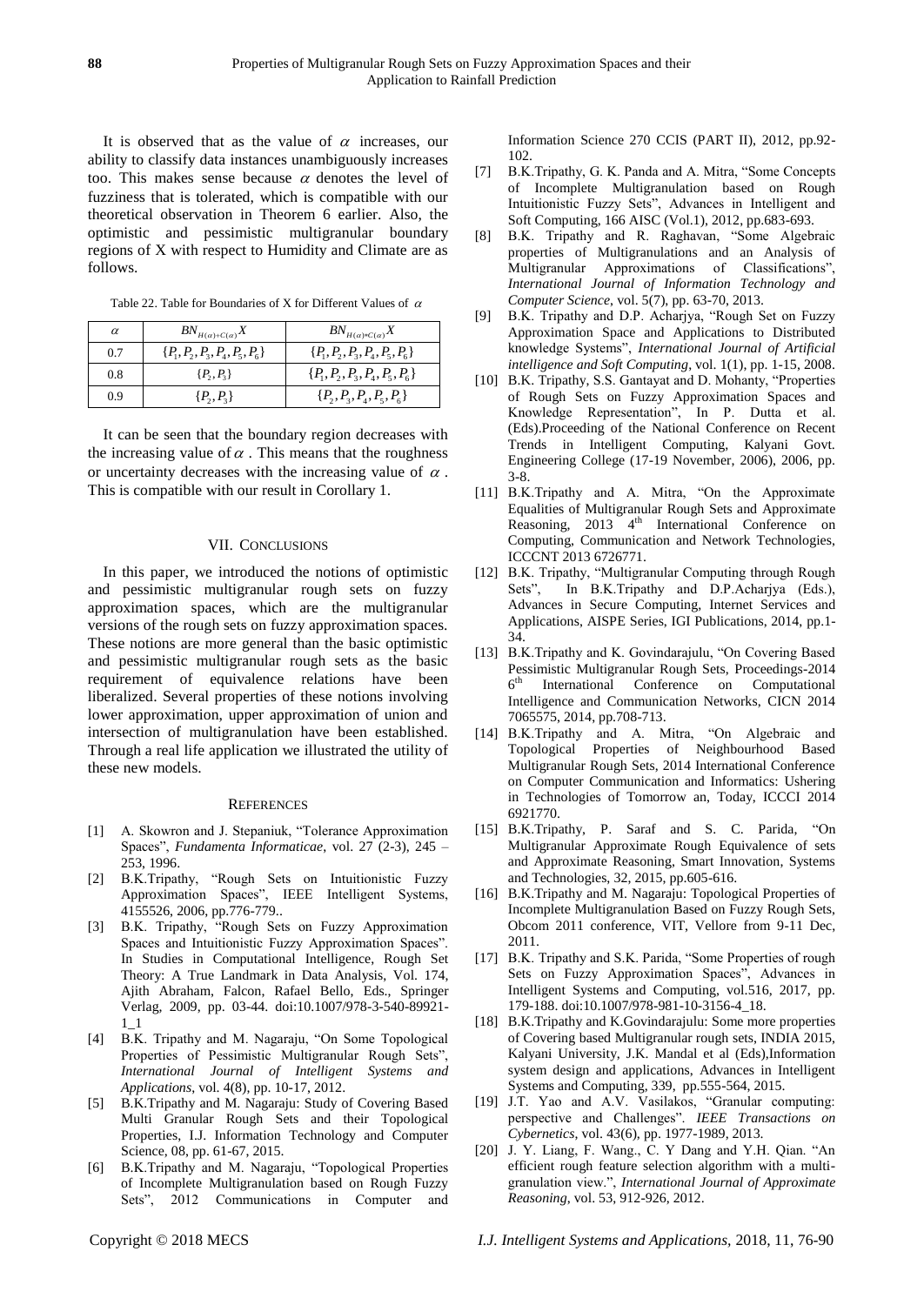- [21] L.A. Zadeh, "Fuzzy Sets', Information and Control, vol. 8, pp. 338 – 353, 1965.
- [22] L.A. Zadeh, "Fuzzy sets and information granularity", In: Gupta, M. M., R. K. Ragade and R. R. Yager eds., Advances in Fuzzy Set Theory and Applications,Vol.6.North-Holland, New York. 1979. pp. 3-18.
- [23] L.A. Zadeh, "Towards a theory of fuzzy information granulation and its centrality in human reasoning and fuzzy logic", *Fuzzy Sets and Systems*, vol. 90(2), pp. 111- 127, 1997.
- [24] L.A. Zadeh, "Fuzzy Graphs, Rough Sets and Information granularity", Proceedings of Third international workshop on rough sets and soft computing. San Jose.1994, pp. 10- 12.
- [25] M. Panda, A. Abraham and B.K.Tripathy, "Soft Granular Computing based classification using hybrid fuzzy-KNN-SVM", Intelligent Decision technologies, vol.10 (2), pp.115-128, 2016.
- [26] M. Nagaraju and B. K. Tripathy, "Approximate equalities for covering based Optimistic Multigranular Rough Sets and Their Properties", IIOAB Journal, vol.6(4), pp.77-97, 2015.
- [27] B. K. Tripathy and R. Raghavan: On Some Topological Properties of Multigranular Rough Sets, Journal of Advances in Applied science Research, Vol.2, no.3. pp.536-543, 2011.
- [28] R. Slowinski and D. Vanderpooten, "Similarity relation as a basis for Rough Approximations". In: Wang, P.P. (ed.) *Advances in Machine Intelligence & Soft-Computing*, vol. 4, Duke University press, 1997, pp. 17-33.
- [29] S.K. De, R. Biswas and A.R. Roy, "Rough sets on Fuzzy Approximation Spaces". *The journal of Fuzzy Mathematics*, vol. 11, pp. 1-15., 2003.
- [30] T.Y. Lin, "Granular Computing on Binary Relations I: Data Mining and neighbourhood systems"., In: *Rough sets in Knowledge Discovery*, Skowron, A. and Polkowski, L. (Eds.), Springer- Verlag., 1998, pp.107-121.
- [31] W. Pedrycz, "Granular Computing: The emerging paradigm", *Journal of uncertain systems*, vol. 1(1), pp. 38-61, 2007.
- [32] W. Pedrycz and A Bargiela, "Granular Computing: A granular signature of data", *IEEE Trans Systems, Man*, Cybernetics B. Cybernetics, vol. 32(2), pp. 212-224, 2002.
- [33] W. Pedrycz and S. M. Chen, "Granular Computing and Intelligent Systems: Design with Information Granules of Higher Order and Higher Type", New York: Springer Verlag, 2011.
- [34] Y.H Qian and J.Y. Liang, "Rough set method based on Multi-granulations" Proceedings of the 5th IEEE Conference on Cognitive Informatics, vol. 1, 2006, pp.  $297 - 304.$
- [35] Y.H. Qian, J.Y. Liang and C.Y. Dang, "Pessimistic rough decision", .in: Second International workshop on Rough Set Theory, Zhou Shan, China, 2010, pp.440-449.
- [36] Y.Y. Yao, "Information Granulation and Rough Set Approximation", *International Journal of Intelligent System*, vol. 16(1), pp. 87-104, 2001.
- [37] Y.Y. Yao, "On Modelling Data Mining with Granular Computing". In A. D. Williams(Ed.), Proceedings of the 25th Annual International Computer Software and Applications Conference. IEEE, 2001, pp. 638-643.
- [38] Y.Y. Yao, "Three perspectives of granular computing". Proceedings of the International Forum on Theory of GrC from Rough Set Perspective, *Journal of Nanchang Institute of Technology*, vol. 25, pp. 16-21, 2006.
- [39] Y.Y. Yao, "A unified framework of Granular Computing". In W. Pedrycz, A. Skowron & V. Kreinovich (Eds.), Handbook of granular Computing, Wiley Publications, 2008, pp. 401-410.
- [40] Y.Y. Yao, "Granular Computing: Past, Present and Future". in Proc. IEEE international conference on Granular Computing, GrC 2008, IEEE, pp. 80-85.
- [41] Z. Pawlak, "Rough Sets". *Int. jour. of Computer and Information Sciences*, vol. 11, pp. 341-356, 1982.
- [42] Z. Pawlak, "Theoretical aspects of reasoning about data", Dordrecht, Boston, London: Kluwer academic publishers, 1991.

# **Authors' Profiles**



**B.K. Tripathy** has received 03 gold medals for topping the list of candidates at graduation and post-graduation level of Berhampur University. He was a Professor and Head of the department of Computer Science of Berhampur University till 2007. Dr. Tripathy is now working as a Senior Professor in School of Computing Science

and Engineering, VIT University, Vellore, India. He has received research/academic fellowships from UGC, DST, SERC and DOE of Govt. of India for various academic pursuits. Dr. Tripathy has published more than 450 technical papers in different international journals, proceedings of reputed international conferences and edited research volumes. He has produced 27 PhDs, 13 MPhils and 4 M.S (By research) under his supervision. Dr. Tripathy has published two text books on Soft Computing and Computer Graphics and has edited 5 research volumes, besides guest editing special issues of some international journal. He was selected as honorary member of the American Mathematical Society from 1992-1994 for his distinguished contribution as a reviewer of American Mathematical Review. Dr. Tripathy has served as the member of Advisory board or Technical Programme Committee member of several International conferences inside India and abroad. Also, he has edited two research volumes for IGI publications and is editing three more research volumes. He is a life/senior member of IEEE, ACM, IRSS, CSI, ACEEE, OMS and IMS. Dr. Tripathy is an editorial board member/reviewer of more than 70 international journals. Dr. Tripathy has Technical grants for research projects from various funding agencies like UGC, DST and DRDO. His research interest includes Fuzzy Sets and Systems, Rough Sets and Knowledge Engineering, Data Clustering, Social Network Analysis, Soft Computing, Granular Computing, Content Based Learning, Neighbourhood Systems, Soft Set Theory, Social Internet of Things, Big Data Analytics, Theory of Multisets and List theory.



**Urmi Bhambhani** completed her M.Tech. in Computer Science and Engineering from VIT University. Her M.Tech Thesis was in the field of Computational Intelligence. Prior to M.Tech, she has worked for 4 years in Educational Technology, specifically looking at using Machine Learning in Education Software.